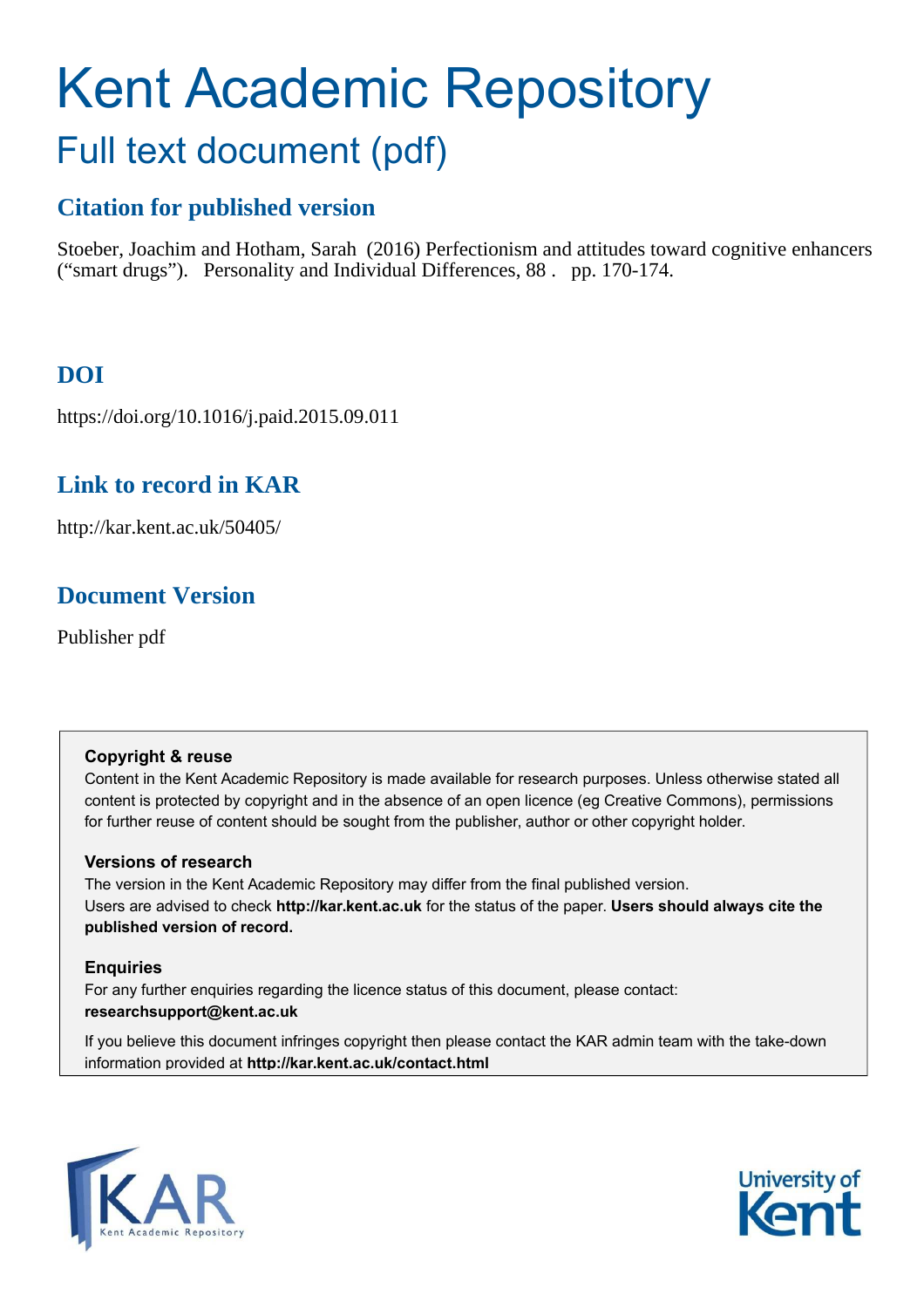Stoeber, J., & Hotham, S. (2016). Perfectionism and attitudes toward cognitive enhancers ("smart drugs"). Personality and Individual Differences, 88, 170-174. doi: 10.1016/j.paid.2015.09.011

# Perfectionism and Attitudes Toward Cognitive Enhancers

("Smart Drugs")

Joachim Stoeber

Sarah Hotham

University of Kent

### Author Note

Joachim Stoeber, School of Psychology, University of Kent, Canterbury, United Kingdom; Sarah Hotham, Centre for Health Services Studies, University of Kent, Canterbury, United Kingdom.

Correspondence concerning this article should be addressed to Joachim Stoeber, School of Psychology, University of Kent, Canterbury, Kent CT2 7NP, United Kingdom; phone: +44- 1227-824196; fax: +44-1227-827030; e-mail: J.Stoeber@kent.ac.uk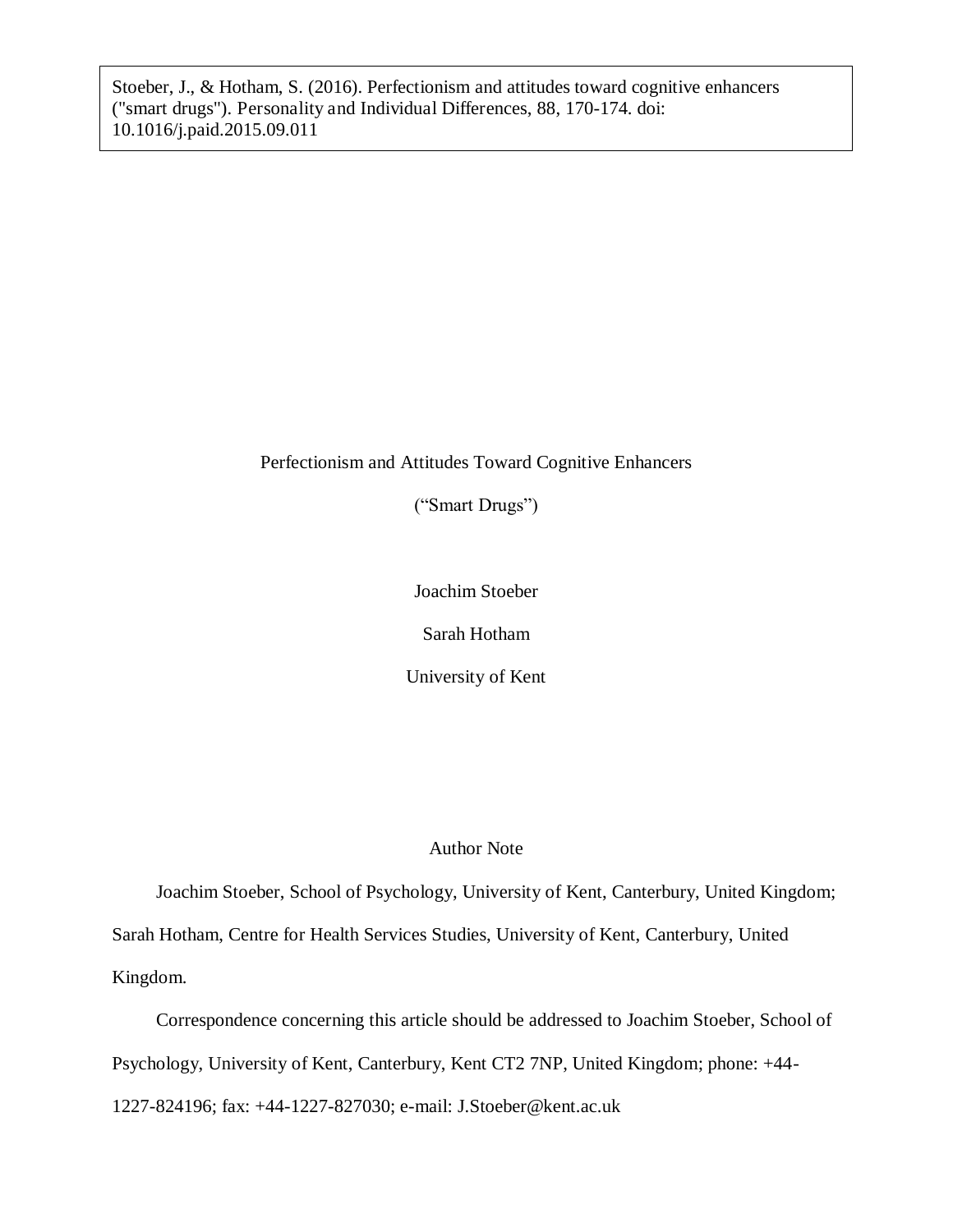#### **Abstract**

Perfectionism is a personality disposition characterized by exceedingly high standards of performance and pressure to be perfect which may incline students to take cognitive enhancers ("smart drugs") to boost their academic performance. So far, however, no study has investigated the relationships of multidimensional perfectionism and attitudes toward cognitive enhancers. The present study investigated these relationships in 272 university students examining different dimensions of perfectionism. Results showed that socially prescribed perfectionism, perfectionist concerns and doubts, and perceived parental pressure to be perfect showed positive correlations with attitudes favoring the use of cognitive enhancers. In contrast, self-oriented perfectionism, perfectionist personal standards, and organization showed negative correlations. The findings suggest that perfectionism may play a role as both a risk factor for and a protective factor against using cognitive enhancers depending on what dimensions of perfectionism are regarded.

Keywords: perfectionism; attitudes; pharmacological cognitive performance enhancement; smart drugs; morality; cheating; social pressure; health and safety

#### **1. Introduction**

Perfectionism is a personality disposition characterized by exceedingly high standards of performance (Frost, Marten, Lahart, & Rosenblate, 1990; Hewitt & Flett, 1991). Students with perfectionist personal standards have higher aspirations at university: not only do they think they should get better grades in exams than students who do not have such high standards; they also value grades that are not top of the class less than other students (Bieling, Israeli, Smith, & Antony, 2003; Brown et al., 1999). Surveys show that more and more students use cognitive enhancers (or "smart drugs") to help them focus when preparing for exams and when taking exams (Naeem, 2014). Cognitive enhancers are prescription drugs like Ritalin®, Adderall®, and Provigil® that were developed for the treatment of cognitive decline (e.g., dementia in elderly people) or cognitive disturbance in younger people (e.g., attention deficit hyperactivity disorder, ADHD), but can also be used to enhance cognitive performance (e.g., concentration, memory function) in healthy individuals. Because perfectionist students have higher academic standards than non-perfectionist students, it is conceivable that they have more positive attitudes toward cognitive enhancers and are more tempted to use them than non-perfectionist students. So far, however, no study has investigated the relationships between perfectionism and attitudes toward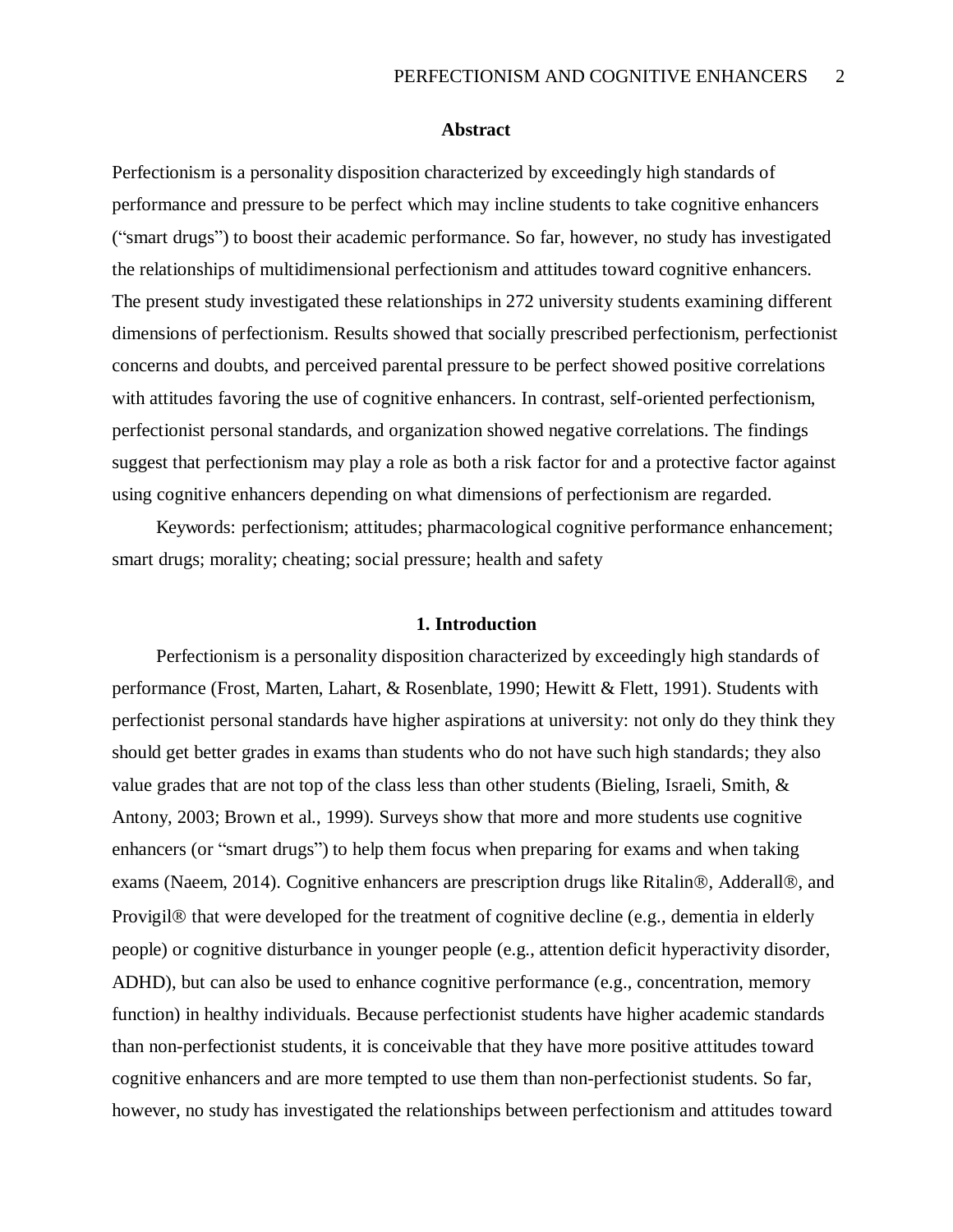cognitive enhancers. The present research represents the first such investigation.

1.1. Multidimensional perfectionism

When investigating perfectionism, it is important to take into account that perfectionism is best conceptualized as a multidimensional personality disposition. The two most influential and widely researched models of multidimensional perfectionism are Frost et al.'s (1990) and Hewitt and Flett's (1991). Frost et al.'s (1990) model differentiates six dimensions: personal standards, concern over mistakes, doubts about actions, parental expectations, parental criticism, and organization. In this, personal standards reflect perfectionists' exceedingly high standards of performance. Concern over mistakes reflects perfectionists' concern about making mistakes and the negative consequences that mistakes have for their self-evaluation, whereas doubts about actions reflect a tendency toward indecisiveness related to a fear of not doing the right thing. In contrast, parental expectations and parental criticism refer to perfectionists' perceptions that their parents expect them to be perfect and are critical if they fail to meet these expectations. Finally, organization refers to perfectionist tendencies to be organized and value order and neatness. Factor analytic studies investigating the dimensionality of Frost et al.'s model, however, consistently found fewer than six dimensions (Purdon, Antony, & Swinson, 1999; Cox, Enns, & Clara, 2002) with the majority of studies suggesting that four dimensions—combining concern over mistakes and doubts about actions to one dimension, and parental expectations and parental criticism to one dimension—best capture the dimensionality of the model (Harvey, Pallant, & Harvey, 2004; Stöber, 1998; Stumpf & Parker, 2000).

In comparison, Hewitt and Flett's (1991) model differentiates three dimensions of perfectionism: self-oriented, other-oriented, and socially prescribed. Self-oriented perfectionism reflects beliefs that striving for perfection and being perfect are personally important. In contrast, other-oriented perfectionism reflects beliefs that it is important for others to strive for perfection and be perfect. Finally, socially prescribed perfectionism reflects beliefs that striving for perfection and being perfect are important to others. Socially prescribed perfectionists believe that others expect them to be perfect, and that others will be highly critical of them if they fail to meet these expectations.

A number of studies have compared the two models of perfectionism (e.g., Frost, Heimberg, Holt, Mattia, & Neubauer, 1993). They found that concerns and doubts (concern over mistakes, doubts about actions), parental pressure (parental expectations, parental criticism), and socially prescribed perfectionism represent dimensions of perfectionism reflecting maladaptive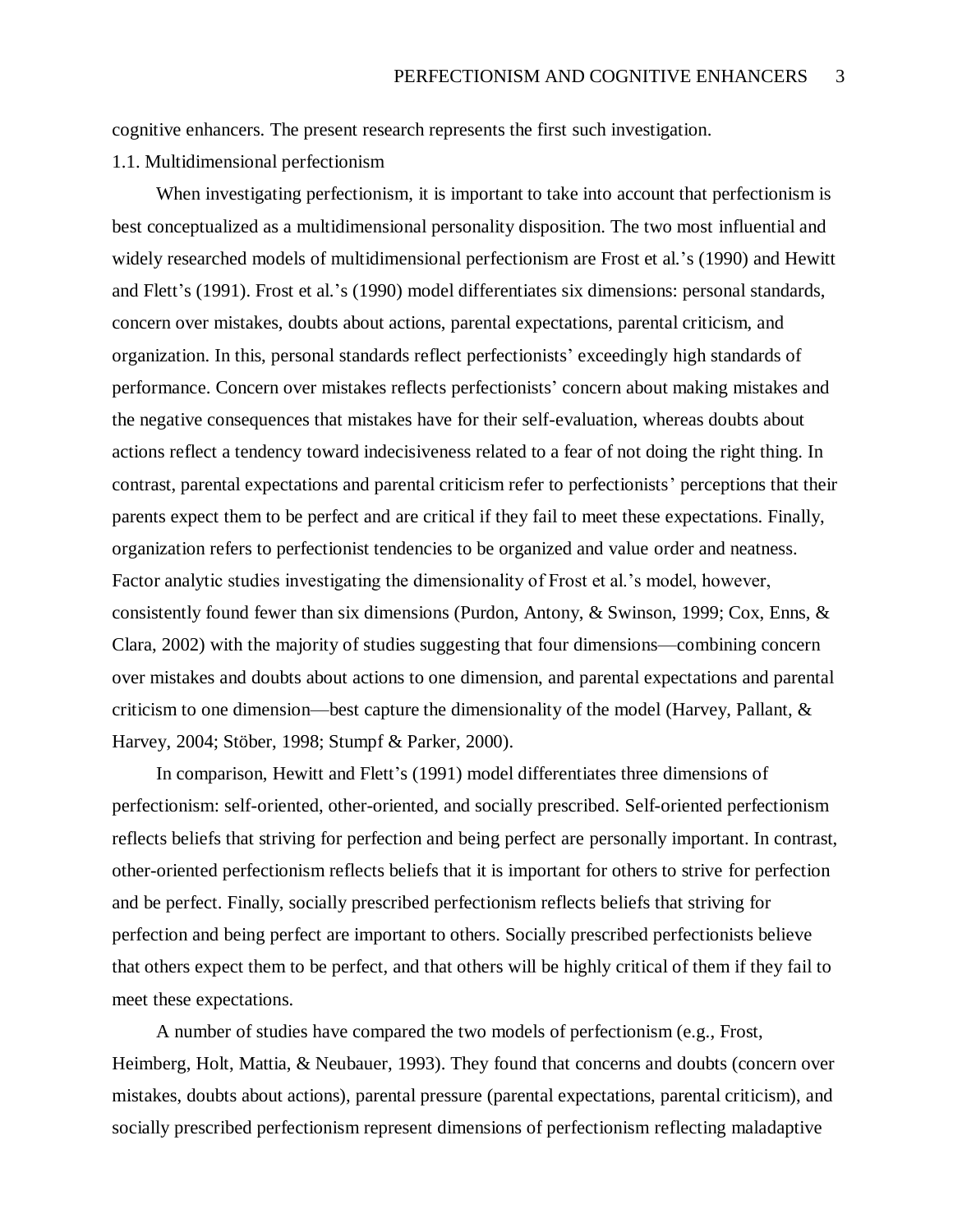evaluation concerns that are associated with feelings, cognitions, and behaviors indicative of psychological maladjustment (e.g., avoidant coping, negative affect). In comparison, personal standards, organization, self-oriented perfectionism, and other-oriented perfectionism represent dimensions of perfectionism reflecting positive strivings that are often associated with feelings, cognitions, and behaviors indicative of psychological adjustment (e.g., active coping, positive affect), particularly when the overlap with the maladaptive evaluative concerns dimensions of perfectionism is statistically controlled for and unique relationships are regarded (see Stoeber & Otto, 2006, for a review). Consequently, it can be expected that the different perfectionism dimensions also show different relationships with attitudes toward cognitive enhancers. 1.2. Multidimensional perfectionism and attitudes toward performance-enhancing drugs

Whereas there are no studies on perfectionism and attitudes toward cognitive enhancers, one study investigated perfectionism and use of psychostimulants (Low & Gendaszek, 2002). The study found that perfectionism was not associated with self-reported use of psychostimulants in undergraduate students. The study, however, did not differentiate between prescription (e.g., Adderall®) and non-prescription drugs (e.g., cocaine). Moreover, it only examined overall perfectionism, combining all dimensions of Frost et al.'s (1990) model into an overall perfectionism score. Because different perfectionism dimensions have shown different relationship with psychological adjustment and maladjustment (Stoeber & Otto, 2006), it is difficult to interpret Low and Gendaszek's (2002) null finding.

Furthermore, there are three studies that investigated perfectionism and positive attitudes toward performance enhancing drugs in sport or "doping" (Bahrami, Yousefi, Kaviani, & Ariapooran, 2014; Madigan, Stoeber, & Passfield, in press; Zucchetti, Candela, & Villosio, 2015). In all three studies, the Performance Enhancement Attitude Scale ( Petróczi & Aidman, 2009) was used to measure positive attitudes toward doping. Zucchetti et al. (2015) examined a mixed sample of athletes and found perfectionism to predict positive attitudes toward doping. Unfortunately, the study used a multidimensional measure of perfectionism, but combined all dimensions to form an overall perfectionism score and thus did not investigate whether the different dimensions showed different relationships with attitudes toward doping. This was different in the other two studies. Bahrami et al. (2014) examined bodybuilders and found perfectionist personal standards and concern over mistakes to show positive correlations with positive attitudes toward doping, but not external pressure to be perfect (parental pressure, coach pressure). Madigan et al. (in press) examined junior athletes. They found parental pressure to be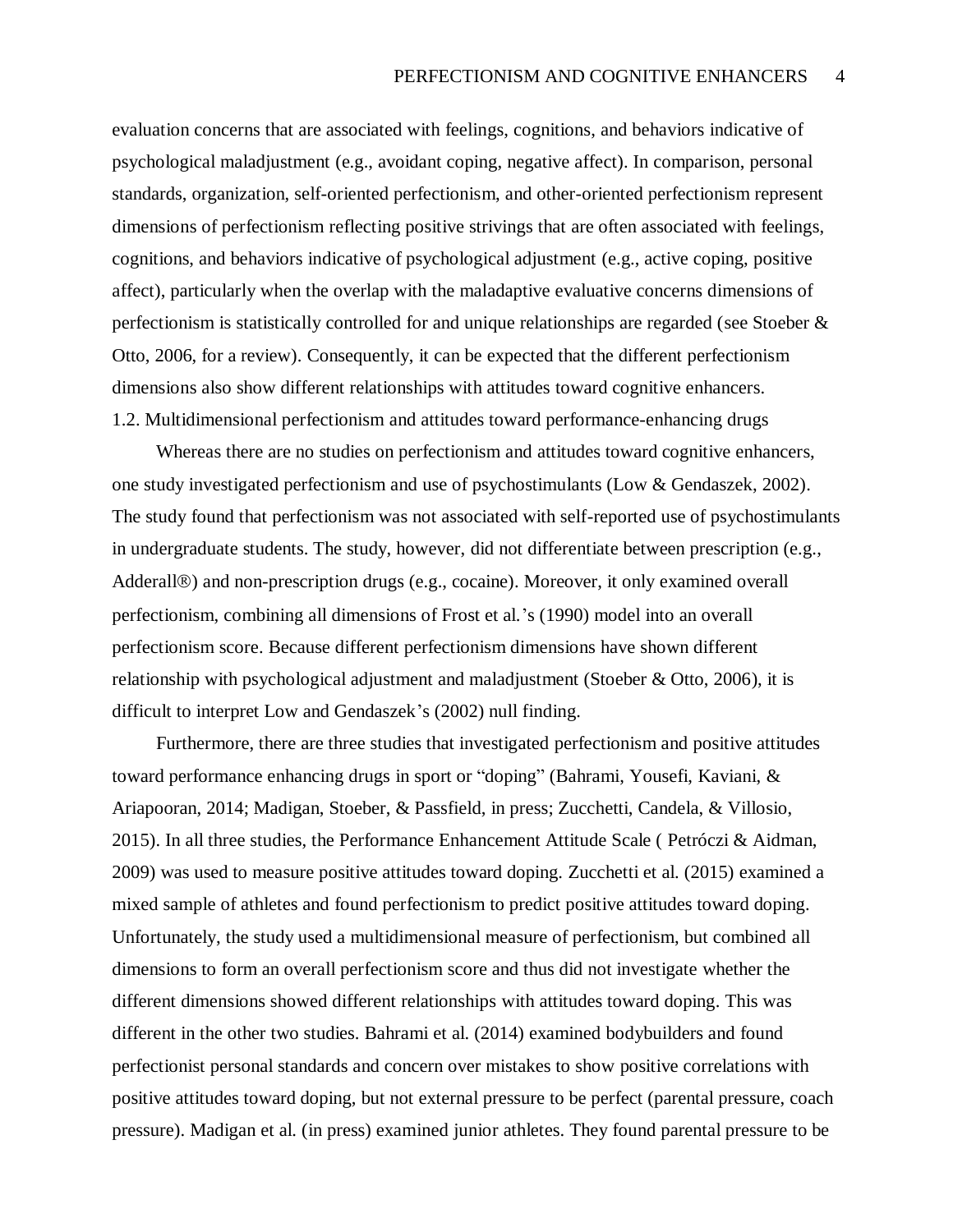perfect to show a positive correlation with positive attitudes toward doping whereas perfectionist strivings, perfectionist concerns, and coach pressure showed nonsignificant correlations when bivariate correlations were regarded. However, when multiple regressions were conducted controlling for the overlap between the perfectionism dimensions, perfectionist strivings showed a negative relationship with positive attitudes toward doping.

It is unclear how to explain the contradictory findings of Bahrami et al. (2014) and Madigan et al. (in press) because the two studies examined samples that are difficult to compare (bodybuilders, junior athletes). Moreover, only Madigan et al. (in press) conducted analyses investigating the unique relationships of the different perfectionism dimensions by statistically controlling for the overlap between the dimensions. Finally, it is unclear how indicative these findings are for research on perfectionism and cognitive enhancers in students because perfectionism may show different relationships in sport versus academia (Dunn, Gotwals, & Causgrove Dunn, 2005). Furthermore, doping in sport is illegal whereas taking prescriptions drugs as cognitive enhancers is not. Hence, the findings on perfectionism and attitudes toward doping may not generalize to attitudes toward cognitive enhancers.

#### 1.3. The present study

Against this background, the aim of the present study was to provide a first investigation of how multidimensional perfectionism is related to attitudes toward cognitive enhancers. Following the relevant literature (Schelle, Faulmüller, Caviola, & Hewstone, 2014), we explored the relationships of the four dimensions of Frost et al.'s (1990) model of perfectionism and the three dimensions of Hewitt and Flett's (1991) model with positive attitudes, moral acceptability, perceptions of misuse, perceived pressure, and authenticity as well as health and safety concerns and pro-regulation attitudes regarding cognitive enhancers. As this was the first study on perfectionism and attitudes toward cognitive enhancers (and the contradictory findings from research on perfectionism and attitudes toward doping provided little guidance), we were cautious in making specific predictions except that we expected the dimensions of the two model of perfectionism to show different relationships with attitudes toward cognitive enhancers. Hence, the study was largely exploratory.

#### **2. Method**

#### 2.1. Participants

A sample of 272 students (35 men, 237 women) at the University of Kent was recruited via the School of Psychology's Research Participation Scheme. Mean age of students was 20.2 years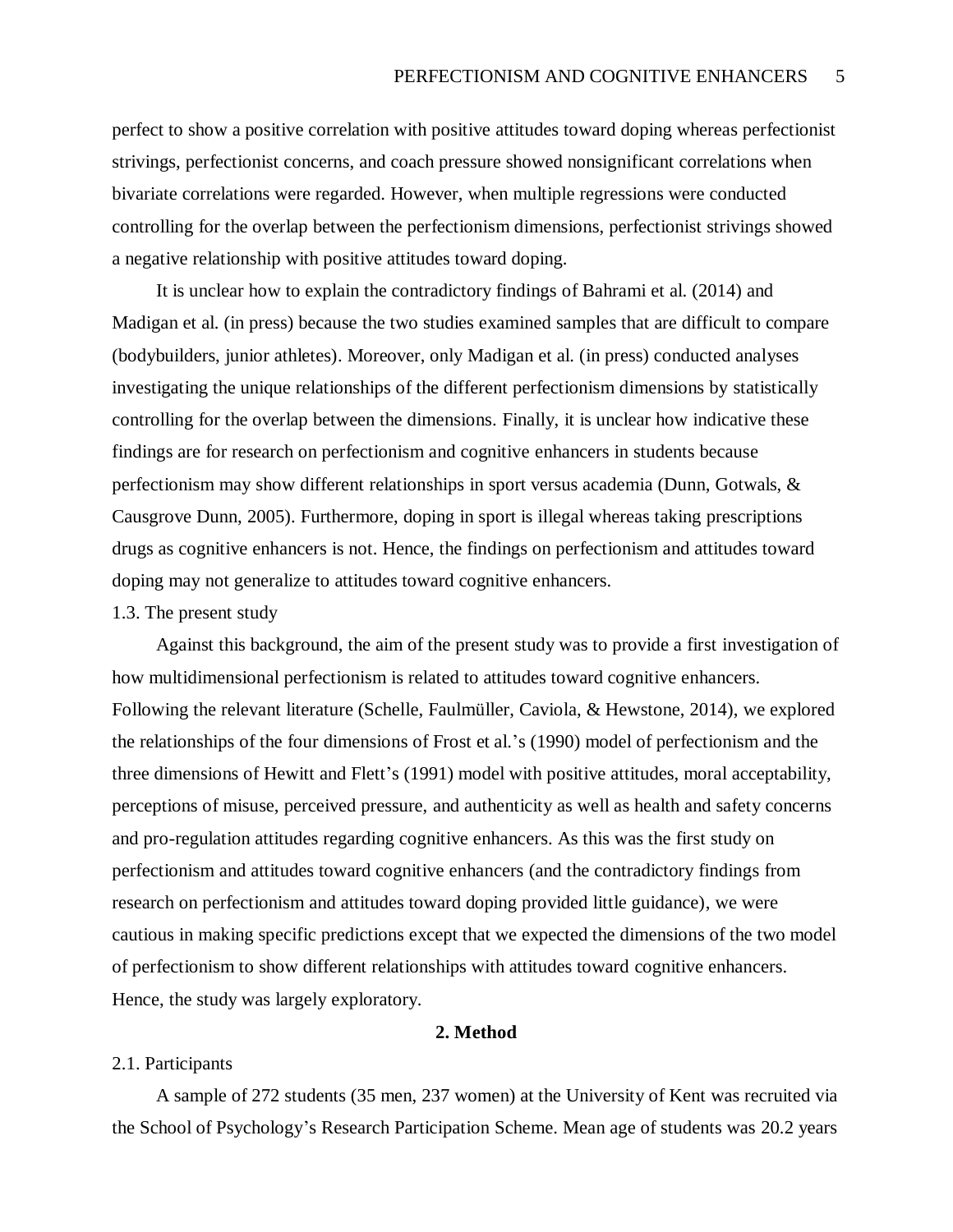$(SD = 4.2)$ . Students volunteered to participate for a £50 raffle (~US \$77) or extra course credit. Participants completed all measures online using the School's Qualtrics® platform, which required to respond to all questions to prevent missing data.

#### 2.2. Measures

#### 2.2.1. Multidimensional perfectionism

To measure the four dimensions of Frost et al.'s (1990) model, we used the 35-item Frost Multidimensional Perfectionism Scale (FMPS; Frost et al., 1990) capturing personal standards (e.g., "I have extremely high goals"), concern over mistakes ("If I fail at work/school, I am a failure as a person"), doubts about actions ("I usually have doubts about the simple everyday things that I do"), parental expectations ("My parents wanted me to be the best at everything"), parental criticism ("As a child, I was punished for doing things less than perfect"), and organization ("Organization is very important to me"). Participants were asked to what degree they agreed with each statement and responded on a scale from 1 (strongly disagree) to 5 (strongly agree). Following Stumpf and Parker (2000), we combined concern over mistakes and doubts about actions to "concerns and doubts," and parental expectations and parental criticism to "parental pressure."

To measure the three dimensions of Hewitt and Flett's (1991) model, we used the 45-item Multidimensional Perfectionism Scale (Hewitt & Flett, 2004) capturing self-oriented perfectionism (e.g., "I demand nothing less than perfection of myself"), other-oriented perfectionism ("If I ask someone to do something, I expect it to be done flawlessly"), and socially prescribed perfectionism ("People expect nothing less than perfection from me"). Participants were asked to what degree they agreed with each statement, and responded on a scale from 1 (strongly disagree) to 7 (strongly agree).

## 2.2.2. Attitudes toward cognitive enhancers

To measure positive attitudes toward cognitive enhancers, we adapted the 17-item Performance Enhancement Attitude Scale (Petróczi & Aidman, 2009) by changing the item content from attitudes toward doping in sport to attitudes toward cognitive enhancers. Moreover, we added an instruction explaining to participants what cognitive enhancers are (see Supplementary Material A, Section 1 for instructions, items, and response scale).

To measure the moral acceptability of using cognitive enhancers, we used the 3-item measure from Dubljević, Sattler, and Racine (2013). Participants were asked how they personally evaluated the morality of using cognitive enhancers to enhance studying performance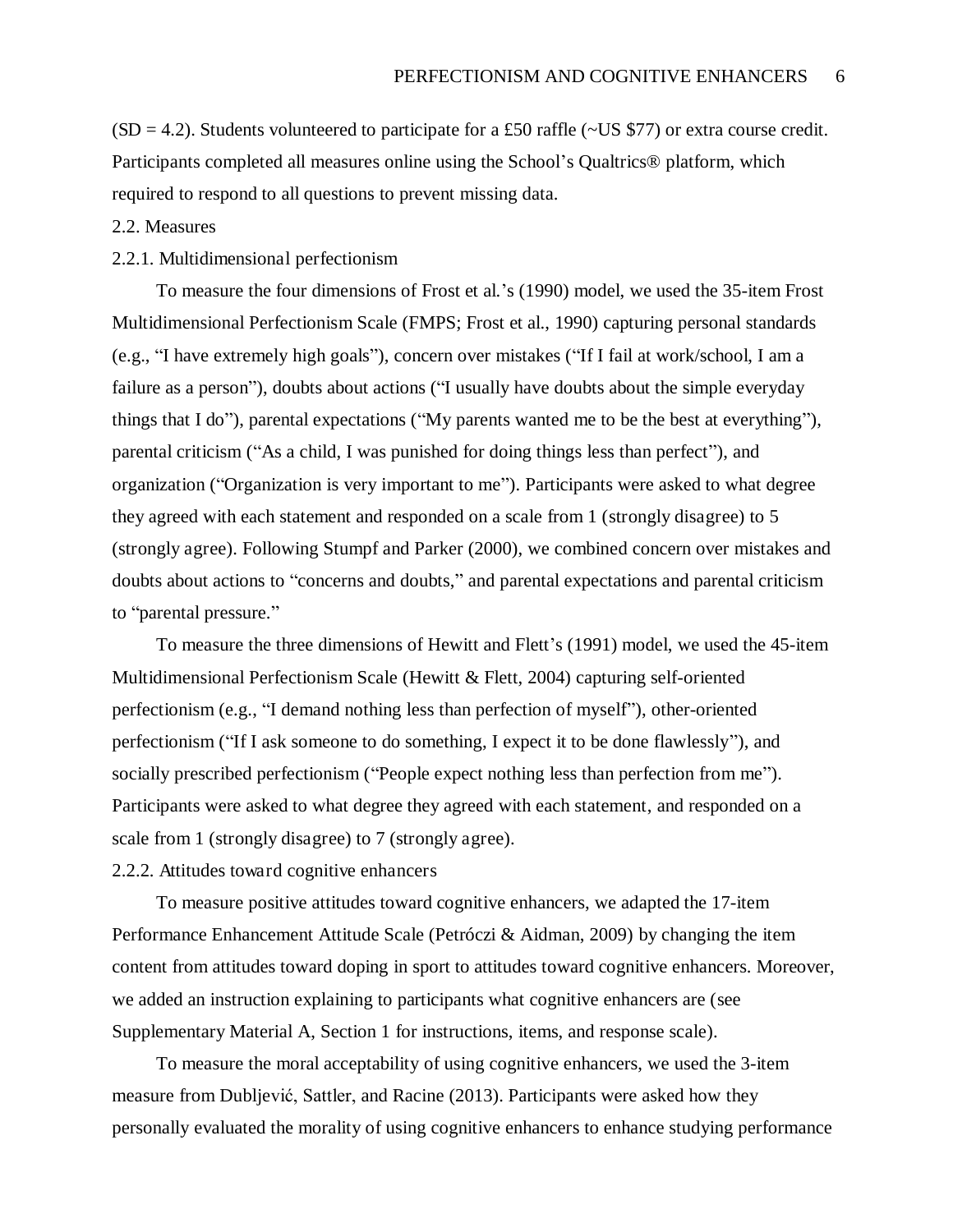without any medical necessity (a) before an examination, (b) during an examination, and (c) in general for university students, and responded on a scale from 1 (absolutely not moral) to 7 (absolutely moral).

To measure perceptions of misuse, we used a vignette adapted from Dodge, Williams, Marzell, and Turrisi (2012) describing a student who takes cognitive enhancers preparing for an exam because he/she finds it difficult to focus when studying for the exam, and then achieves better exam results than expected. Participants were asked whether they thought taking cognitive enhancers was cheating (Item 1) or necessary (Item 2) (see Supplementary Material A, Section 2 for details, items, and response scale).

To measure perceived pressure to take cognitive enhancers differentiating societal pressure and peer pressure, we used two vignettes from Fitz, Nadler, Manogaran, Chong, and Reiner (2014) asking participants first to imagine they were a paralegal showing moderate performance at work and only receiving a small bonus (Vignette 1: "soft societal pressure"), and then imagine the same scenario with the additional information that colleagues at work have been using cognitive enhancers to boost their performance and received a full bonus (Vignette 2: "soft peer pressure"). Each vignette was followed by three items asking participants if they would feel pressured to use cognitive enhancers (see Supplementary Material A, Section 3 for vignettes, items, and response scales).

To measure perceived authenticity, we adapted the enhanced-success vignette from Fitz et al. (2014) describing an employee who has been falling behind at work, starts taking cognitive enhancers to finish his/her work in time, and eventually receives a glowing performance review. The vignette was followed by two items asking participants whether they thought the employee's performance was authentic (i.e., a true or accurate representation of his/her ability) and he/she was worthy of promotion (see Supplementary Material A, Section 4 for vignette, items, and response scales).

To measure perceived health and safety concerns, we used a 3-item measure from Scheske and Schnall (2012). Participants were asked what they thought of healthy students using cognitive enhancers to increase mental performance if there are (a) no negative side effects on health, (b) temporary negative side effects on health, and (c) long-term negative side effects on health, and responded on a scale from 0 (perfectly OK) to 10 (extremely wrong).

To measure positive attitudes toward regulation of cognitive enhancers (pro-regulation attitudes), we used the 3-item measure from Sweeney (2010) asking participants to what extent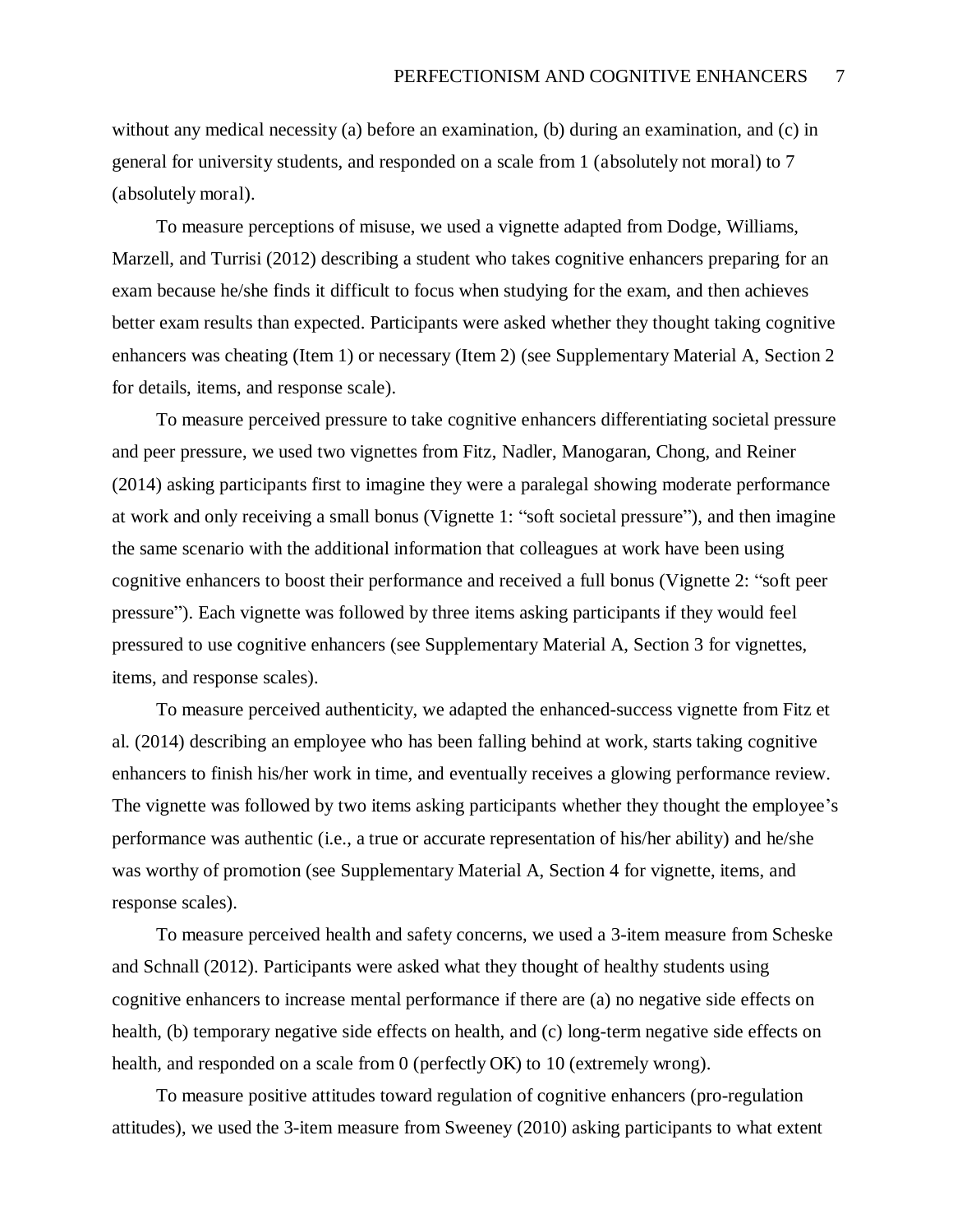they agreed that a university policy should exist to prevent the use of stimulant drugs, promote student safety, and allow a fair academic standard for students (see Supplementary Material A, Section 5 for items and response scale).

#### 2.3. Data screening

Because multivariate outliers can distort the results of correlation analyses, we excluded four participants who showed a Mahalanobis distance larger than the critical value of  $\chi^2(16)$  =  $39.25$ ,  $p < .001$ . With this, the final sample comprised 268 participants. Next, we examined the data for possible gender differences by computing a MANOVA with gender as betweenparticipants factor and the measures as dependent variables. The effect of gender was nonsignificant with  $F(15, 251) = 1.15$ ,  $p = .308$ . Consequently, all analyses were collapsed across gender. Finally, we examined the reliability of the measures. All measures displayed satisfactory reliabilities (Cronbach's alphas  $\geq$  .70) except societal pressure (alpha = .64; see Supplementary Material B). Still, we decided to retain societal pressure to be able to compare societal pressure and peer pressure.

#### **3. Results**

#### 3.1. Frost et al.'s (1990) model

First, we examined the bivariate correlations of the four dimensions of Frost et al.'s (1990) model of perfectionism with attitudes toward cognitive enhancers (see Table 1). Whereas personal standards showed no significant correlations, concerns and doubts showed a positive correlation with positive attitudes toward cognitive enhancers, the perception that taking cognitive enhancers is cheating, and the inclination to succumb to societal and peer pressure to take cognitive enhancers. Parental pressure to be perfect also showed a positive correlation with positive attitudes toward cognitive enhancers, the perception that taking cognitive enhancers is cheating, and the inclination to succumb to societal pressure (but not peer pressure) to take cognitive enhancers. In addition, parental pressure showed a negative correlation with health and safety concerns. In contrast, organization showed a negative correlation with positive attitudes toward cognitive enhancers and a positive correlation with health and safety concerns. Moreover, it showed a negative correlation with the moral acceptability of using cognitive enhancers and a positive correlation with pro-regulation attitudes.

Because the four perfectionism dimensions showed significant intercorrelations ranging from  $r = -0.14$ ,  $p < 0.05$  (parental pressure, organization) to  $r = 0.57$ ,  $p < 0.001$  (concerns and doubts, parental pressure), we computed partial correlations controlling for the dimensions'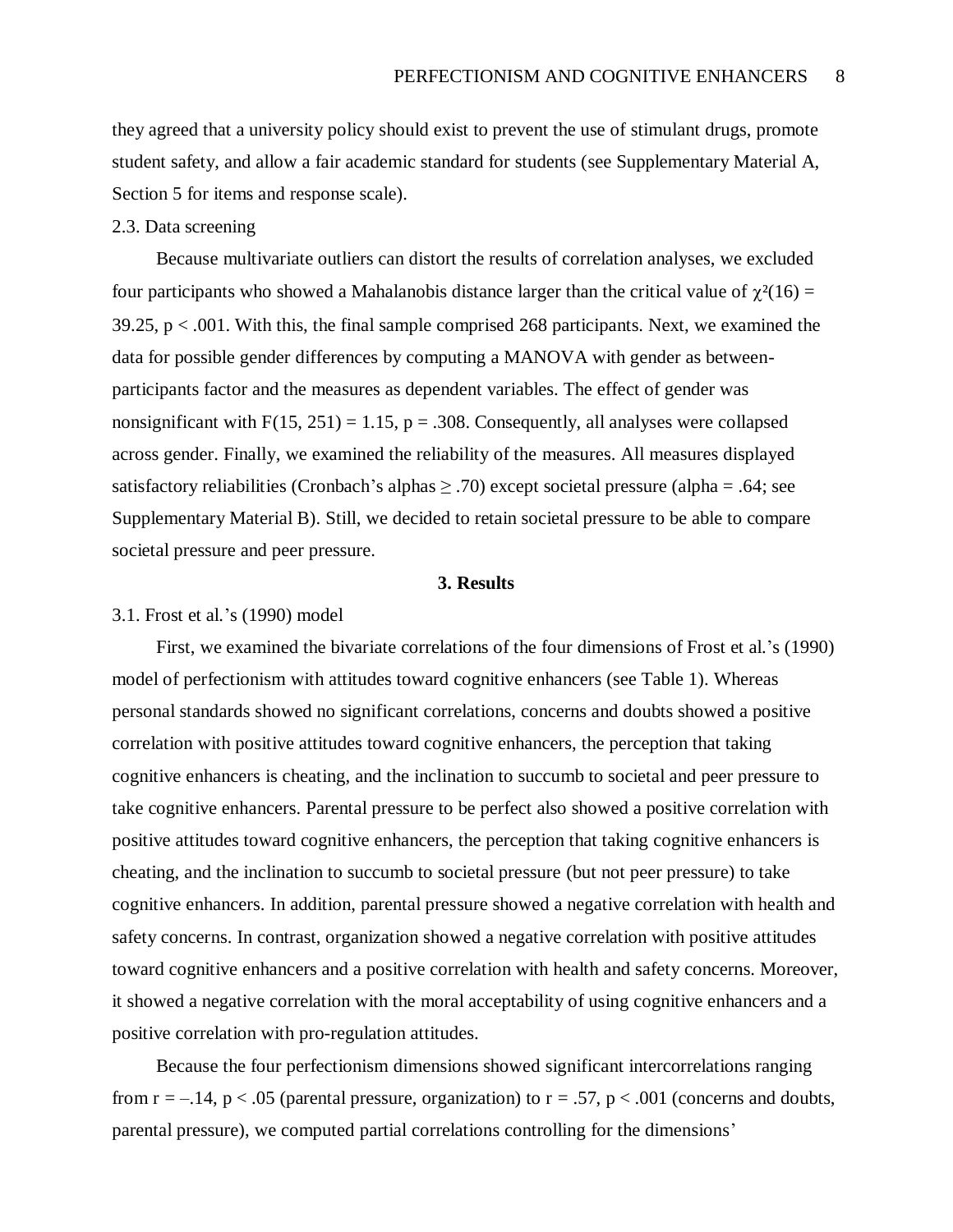intercorrelations to examine the unique relationships that the dimensions showed with attitudes toward cognitive enhancers (see again Table 1). Results showed that, once the overlap with the other perfectionism dimensions was controlled for, personal standards showed a negative correlation with the inclination to succumb to societal pressure to use cognitive enhancers. Concern and doubts continued to show positive correlations with societal and peer pressure, but ceased to show significant correlations with positive attitudes toward cognitive enhancers and the perception that taking cognitive enhancers is cheating. Parental pressure continued to show a positive correlation with positive attitudes and a negative correlation with health and safety concerns, but ceased to show significant correlations with societal pressure and the perception that taking cognitive enhancers is cheating. Instead, it showed a positive correlation with the perception that taking cognitive enhancers is necessary. Organization ceased to show significant correlations with positive attitudes and moral acceptability, but continued to show positive correlations with health and safety concerns and pro-regulation attitudes.

#### 3.2. Hewitt and Flett's (1991) model

Next, we examined the bivariate correlations of the three dimensions of Hewitt and Flett's (1991) model of perfectionism with attitudes toward cognitive enhancers (see Table 2). Selforiented perfectionism showed a negative correlation with positive attitudes toward cognitive enhancers, moral acceptability of cognitive enhancers, and the perception that taking cognitive enhancers is necessary. Moreover, it showed a positive correlation with health and safety concerns and pro-regulation attitudes, but also a positive correlation with the inclination to succumb to peer pressure to take cognitive enhancers. Whereas other-oriented perfectionism showed no significant correlations, socially prescribed showed a positive correlation with positive attitudes, the perception that taking cognitive enhancers is cheating, and the inclination to succumb to societal and peer pressure to take cognitive enhancers.

Because the three perfectionism dimensions showed significant intercorrelations ranging from  $r = .41$ ,  $p < .001$  (self-oriented perfectionism, socially prescribed perfectionism) to  $r = .43$ , p < .001 (self-oriented perfectionism, other-oriented perfectionism), we computed partial correlations to examine the unique relationships that the three dimensions showed with attitudes toward cognitive enhancers (see again Table 2). Results showed that self-oriented perfectionism displayed the same pattern of significant correlations when the overlap was controlled for as in the bivariate correlations confirming that the correlations represented unique relationships of self-oriented perfectionism. The same held for socially prescribed perfectionism with the notable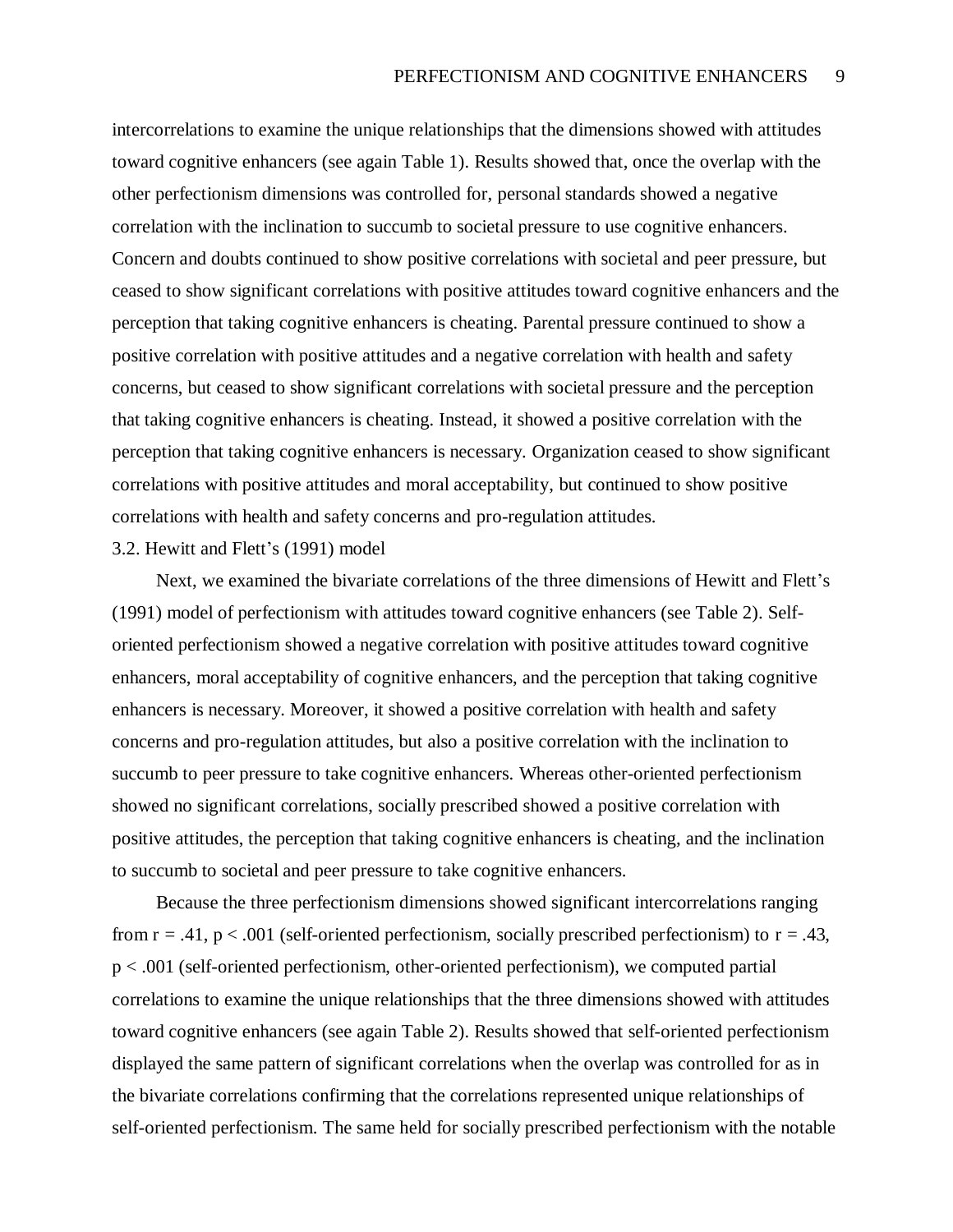exception that, once the overlap with the other dimensions of perfectionism was controlled for, socially prescribed perfectionism continued to show a positive correlation with societal pressure, but ceased to show a significant correlation with peer pressure. Other-oriented continued to show no significant correlations.

#### **4. Discussion**

#### 4.1. The present findings

The aim of the present study was to provide a first investigation of the relationships that multidimensional perfectionism shows with attitudes toward cognitive enhancers ("smart drugs"). Examining a sample of university students and investigating the unique relationships of the different dimensions of perfectionism from two multidimensional models of perfectionism (Frost et al., 1990; Hewitt & Flett, 1991), the present study found perfectionism to show different relationships with attitudes toward cognitive enhancers depending on what dimension was examined. Focusing on the partial correlations (taking the overlap of the perfectionism dimensions within the models into account), socially prescribed perfectionism, perfectionist concerns and doubts, and parental pressure to be perfect showed positive correlations with positive attitudes toward cognitive enhancers, perceptions that taking cognitive enhancers is necessary, and both societal and peer pressure to take cognitive enhancers. Moreover, they showed negative correlations with health and safety concerns. With this, the findings suggest that these perfectionism dimensions represent risk factors for the use of cognitive enhancers because they are associated with attitudes that should increase the likelihood of taking cognitive enhancers. The only exception in this pattern was that socially prescribed perfectionism showed a positive correlation with perceptions that taking cognitive enhancers is cheating, which should decrease the likelihood of taking cognitive enhancers (Dodge et al., 2012).

In contrast, self-oriented perfectionism, perfectionist personal standards, and organization showed negative correlations with positive attitudes toward cognitive enhancers, moral acceptability of using cognitive enhancers, and perceptions that taking cognitive enhancers is necessary. Moreover, they showed positive correlations with health and safety concerns and proregulation attitudes. With this, the findings suggest that these perfectionism dimensions represent protective factors against the use of cognitive enhancers because they are associated with attitudes that should decrease the likelihood of taking cognitive enhancers. The only exception in this pattern was that self-oriented perfectionism showed a positive correlation with peer pressure to take cognitive enhancers which should increase the likelihood of taking cognitive enhancers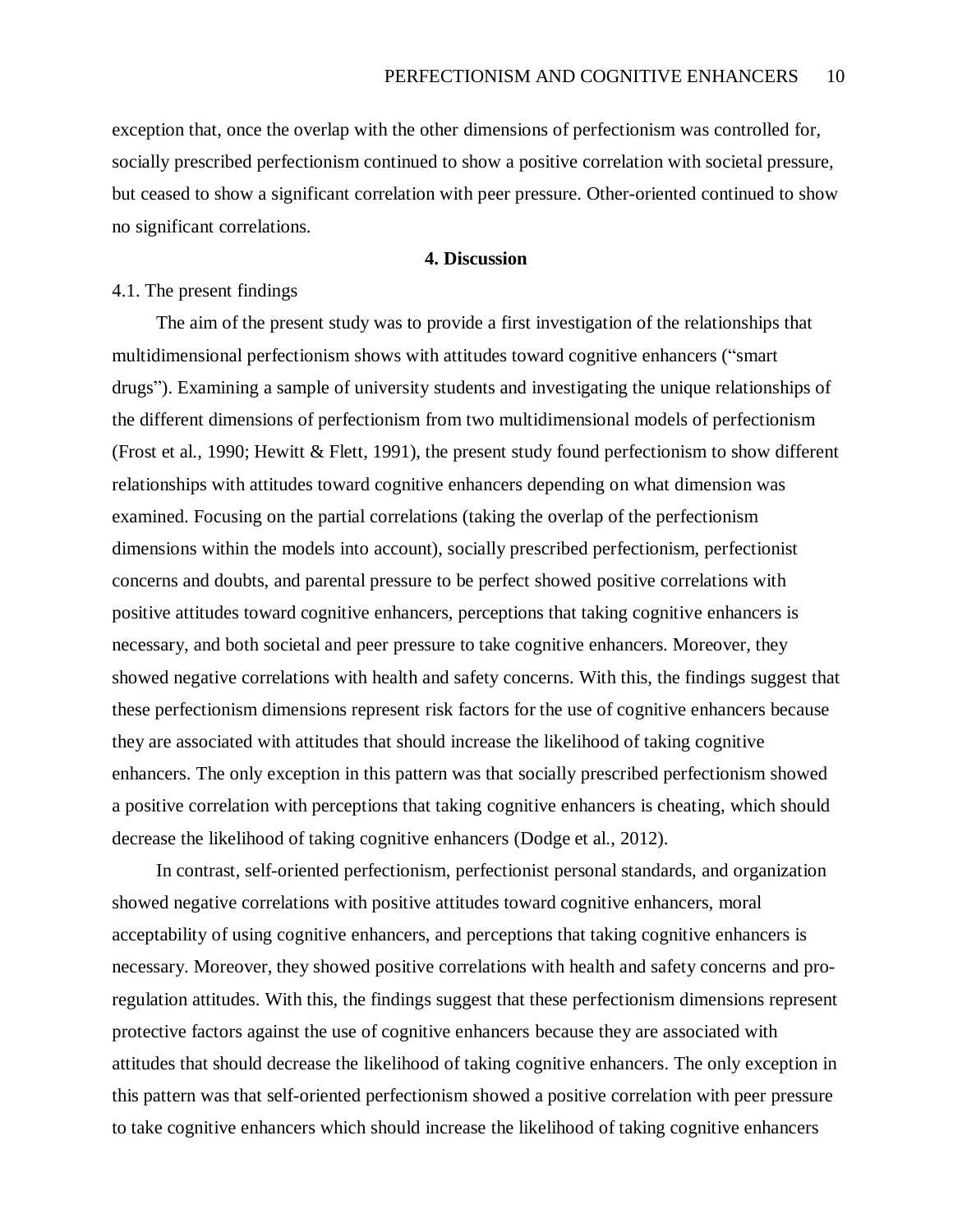(Fitz et al., 2014). Whereas this correlation seems counterintuitive (why should self-oriented perfectionism show a positive correlation with peer-pressure?), the correlation makes sense if we recall how peer pressure was measured. Participants were presented with a vignette in which the protagonist (not taking cognitive enhancers) showed moderate performance whereas his/her colleagues (taking cognitive enhancers) showed superior performance. As self-oriented perfectionistic strivings have been associated with hypercompetitiveness ("having to be the best") (Flett & Hewitt, 2014), this may explain why self-oriented perfectionists would feel pressure to take cognitive enhancers if their peers took cognitive enhancers, because else they would not be competitive.

Finally, it was noteworthy that other-oriented perfectionism—expecting perfection from others—did not show any significant correlations with attitudes toward cognitive enhancers. As to why we can only speculate, but one possibility is that other-oriented perfectionists are individualistic, have a positive self-regard, and feel superior to others (Stoeber, 2014, in press). Consequently, they may not be interested in, or feel pressured to use, cognitive enhancers. 4.2. Limitations and future studies

Our study had a number of limitations. First, the study was largely exploratory, and future studies need to replicate the findings. Second, the sample was predominantly female (87%). Whereas this is representative of British university students in psychology (Deevybee, 2012), future studies should reinvestigate our findings examining student samples with a greater proportion of men to confirm that the findings generalize to male students. Third, the study used vignettes representing participants with hypothetical scenarios to measure attitudes. Even though this method in frequently used in attitude research (Schoenberg, & Ravdal, 2000) and has shown validity in emotion research (Robinson & Clore, 2001), the findings should be interpreted with caution particularly as the size of the relationships between perfectionism and attitudes toward cognitive enhancers was rather small (cf. Cohen, 1992) and the measure of societal pressure showed an unsatisfactory reliability. Finally, it is important to note that the present study investigated attitudes toward cognitive enhancers, not the use of cognitive enhancers. Future studies may therefore profit from expanding on the present study by including measures assessing the actual use of (or intention to use) cognitive enhancers.

#### 4.3. Conclusions

The present study is the first to examine the relationships between multidimensional perfectionism and attitudes toward cognitive enhancers ("smart drugs"). Dovetailing with recent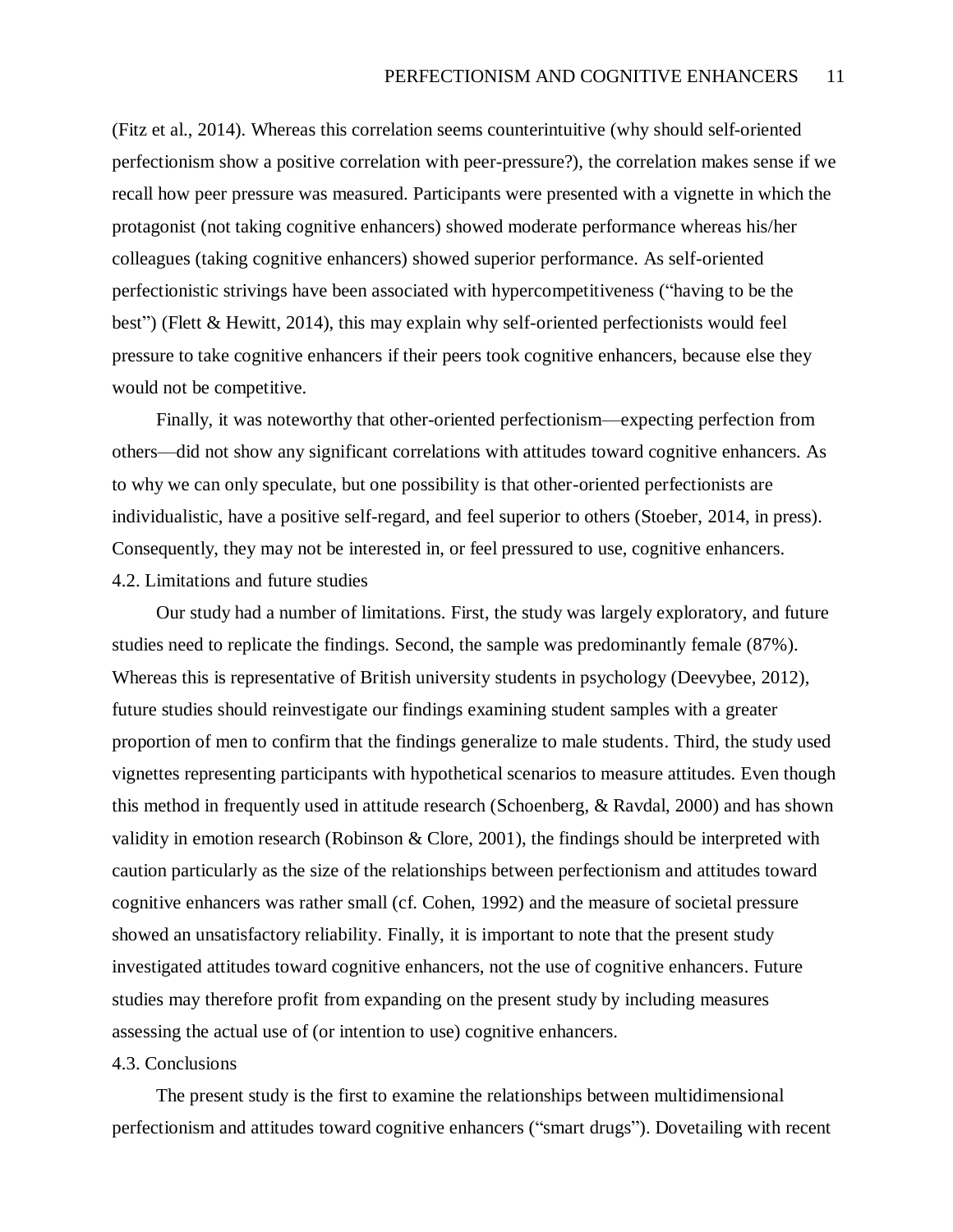findings that perfectionism shows both positive and negative relationships with positive attitudes toward doping in athletes (Madigan et al., in press), the present study found that some dimensions of perfectionism showed positive correlations with attitudes favoring the use of cognitive enhancers whereas other dimensions showed negative correlations. The findings suggest that perfectionism may play a role as both a risk factor for and a protective factor against using cognitive enhancers depending on what dimensions of perfectionism are regarded.

#### **References**

- Bahrami, S., Yousefi, B., Kaviani, E., & Ariapooran, S. (2014). The prevalence of energetic drugs use and the role of perfectionism, sensation seeking and physical self-concept in discriminating bodybuilders with positive and negative attitude toward doping. International Journal of Sport Studies, 4, 174-180.
- Bieling, P. J., Israeli, A. L., Smith, J., & Antony, M. M. (2003). Making the grade: The behavioral consequences of perfectionism in the classroom. Personality and Individual Differences, 35, 163-178.
- Brown, E. J., Heimberg, R. G., Frost, R. O., Makris, G. S., Juster, H. R., & Leung, A. W. (1999). Relationship of perfectionism to affect, expectations, attributions, and performance in the classroom. Journal of Social and Clinical Psychology, 18, 98-120.

Cohen, J. (1992). A power primer. Psychological Bulletin, 112, 155-159.

- Cox, B. J., Enns, M. W., & Clara, I. P. (2002). The multidimensional structure of perfectionism in clinically distressed and college student samples. Psychological Assessment, 14, 365- 373.
- Deevybee. (2012, December 15). Psychology: Where are all the men? [Web log post]. Retrieved from http://deevybee.blogspot.co.uk/2012/12/psychology-where-are-all-men.html
- Dodge, T., Williams, K. J., Marzell, M., & Turrisi, R. (2012). Judging cheaters: Is substance misuse viewed similarly in the athletic and academic domains? Psychology of Addictive Behaviors, 26, 678-682.
- Dubljević, V., Sattler, S., & Racine, É. (2013). Cognitive enhancement and academic misconduct: A study exploring their frequency and relationship. Ethics & Behavior, 24, 408-420.
- Dunn, J. G. H., Gotwals, J. K., & Causgrove Dunn, J. (2005). An examination of the domain specificity of perfectionism among intercollegiate student-athletes. Personality and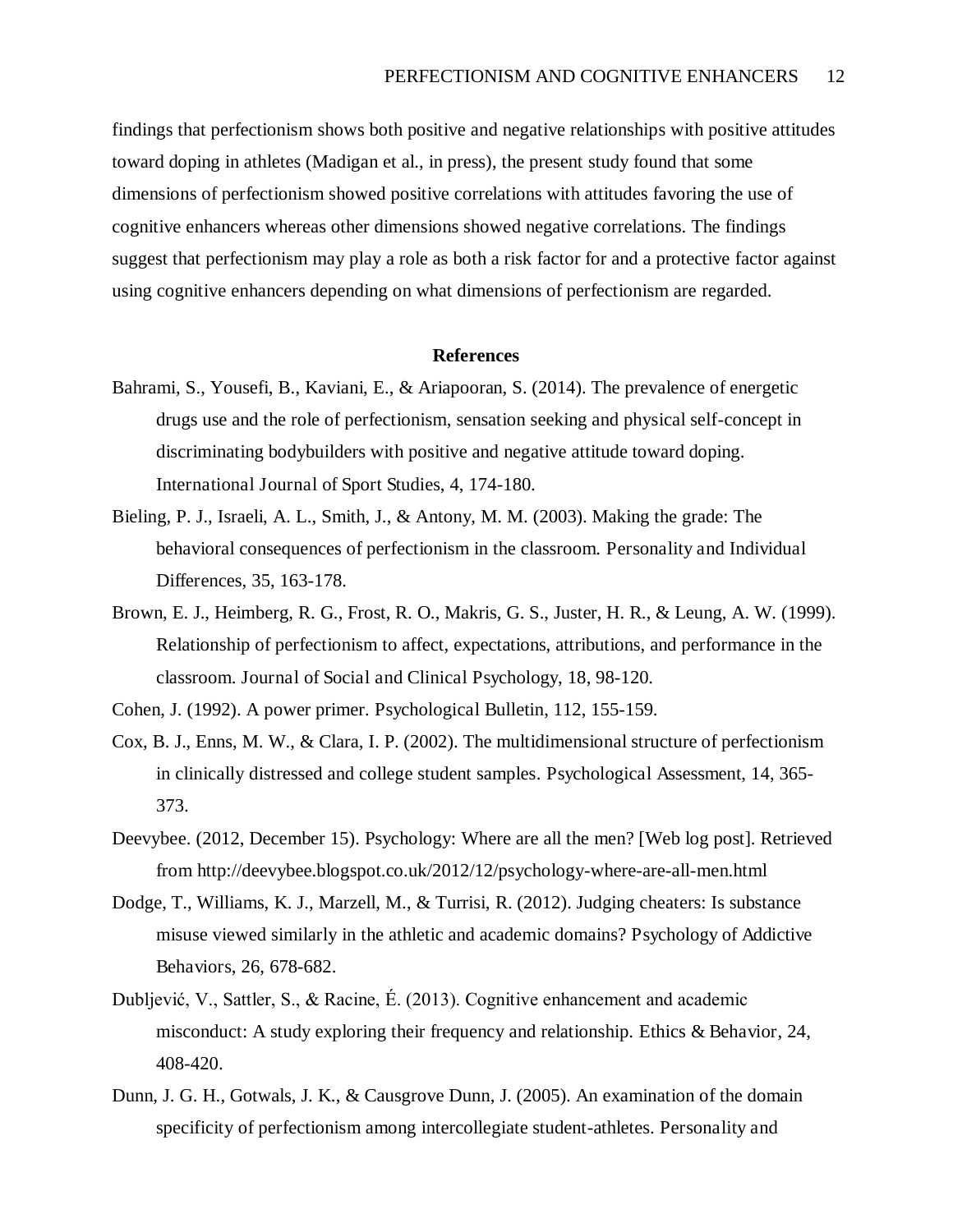Individual Differences, 38, 1439-1448.

- Fitz, N. S., Nadler, R., Manogaran, P., Chong, E. W. J., & Reiner, P. B. (2014). Public attitudes toward cognitive enhancement. Neuroethics, 7, 173-188.
- Flett, G. L., & Hewitt, P. L. (2014). "The perils of perfectionism in sports" revisited: Toward a broader understanding of the pressure to be perfect and its impact on athletes and dancers. International Journal of Sport Psychology, 45, 395-407.
- Frost, R. O., Heimberg, R. G., Holt, C. S., Mattia, J. I., & Neubauer, A. L. (1993). A comparison of two measures of perfectionism. Personality and Individual Differences, 14, 119-126.
- Frost, R. O., Marten, P., Lahart, C., & Rosenblate, R. (1990). The dimensions of perfectionism. Cognitive Therapy and Research, 14, 449-468.
- Harvey, B., Pallant, J., & Harvey, D. (2004). An evaluation of the factor structure of the Frost Multidimensional Perfectionism Scale. Educational and Psychological Measurement, 64, 1007-1018.
- Hewitt, P. L., & Flett, G. L. (1991). Perfectionism in the self and social contexts: Conceptualization, assessment, and association with psychopathology. Journal of Personality and Social Psychology, 60, 456-470.
- Hewitt, P. L., & Flett, G. L. (2004). Multidimensional Perfectionism Scale (MPS): Technical manual. Toronto: Multi-Health Systems.
- Low, K. G., & Gendaszek, A. E. (2002). Illicit use of psychostimulants among college students: A preliminary study. Psychology, Health & Medicine, 7, 283-287.
- Madigan, D. J., Stoeber, J., & Passfield, L. (in press). Perfectionism and attitudes towards doping in junior athletes. Journal of Sports Sciences.
- Naeem, S. (2014). Enhanced intelligence: The rising use of "smart drugs" among students. Diabetes, 10, 59.
- Petróczi, A., & Aidman, E. (2009). Measuring explicit attitude toward doping: Review of the psychometric properties of the Performance Enhancement Attitude Scale. Psychology of Sport and Exercise, 10, 390-396.
- Purdon, C., Antony, M. M., & Swinson, R. P. (1999). Psychometric properties of the Frost Multidimensional Perfectionism Scale in a clinical anxiety disorders sample. Journal of Clinical Psychology, 55, 1271-1286.
- Robinson, M. D., & Clore, G. L. (2001). Simulation, scenarios, and emotional appraisal: Testing the convergence of real and imagined reactions to emotional stimuli. Personality and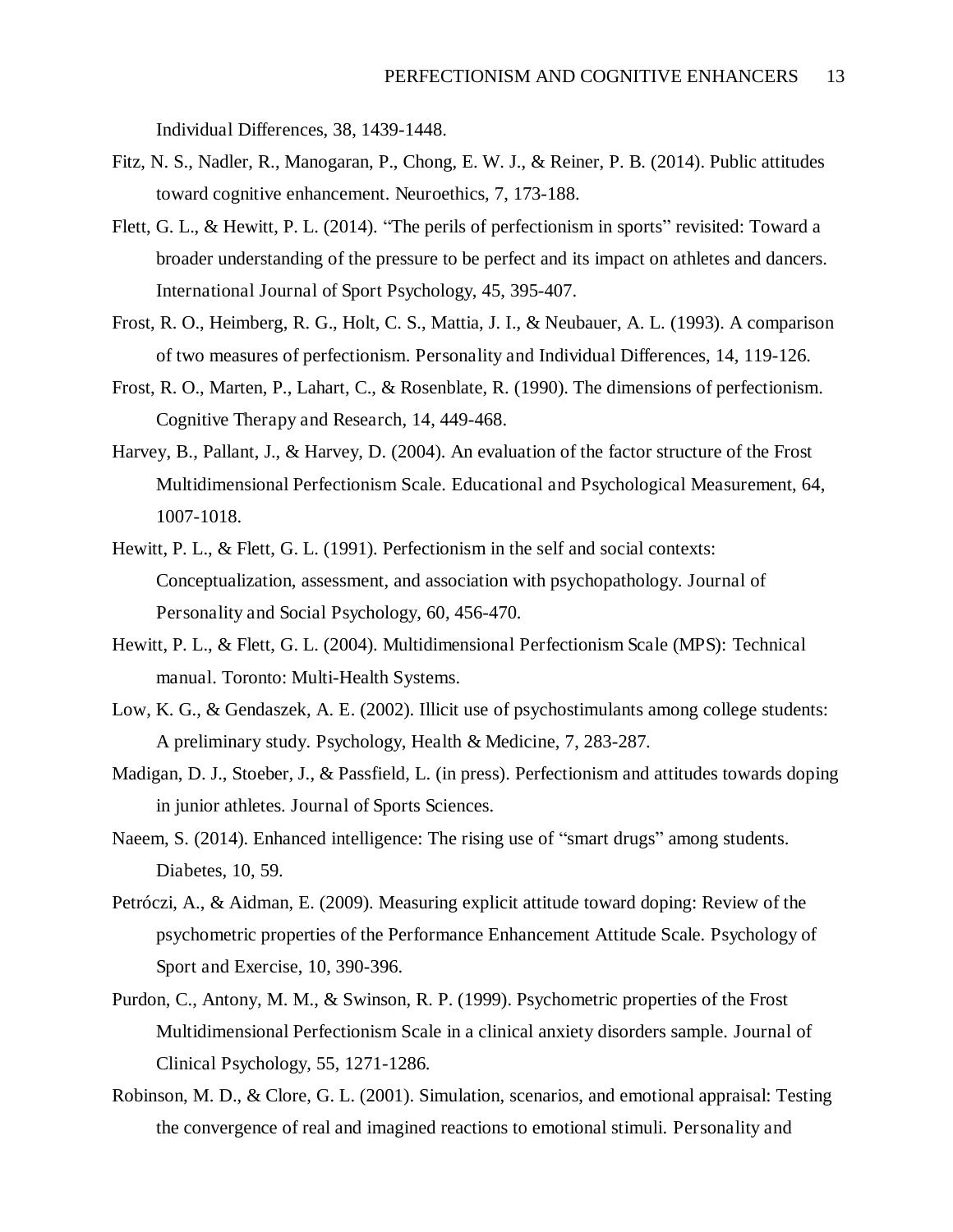Social Psychology Bulletin, 27, 1520-1532.

- Schelle, K. J., Faulmüller, N., Caviola, L., & Hewstone, M. (2014). Attitudes towards pharmacological cognitive enhancement: A review. Frontiers in Systems Neuroscience, 8.
- Scheske, C., & Schnall, S. (2012). The ethics of "smart drugs": Moral judgments about healthy people's use of cognitive-enhancing drugs. Basic and Applied Social Psychology, 34, 508- 515.
- Schoenberg, N. E., & Ravdal, H. (2000). Using vignettes in awareness and attitudinal research. International Journal of Social Research Methodology, 3, 63-74.
- Stöber, J. (1998). The Frost Multidimensional Perfectionism Scale revisited: More perfect with four (instead of six) dimensions. Personality and Individual Differences, 24, 481-491.
- Stoeber, J. (2014). How other-oriented perfectionism differs from self-oriented and socially prescribed perfectionism. Journal of Psychopathology and Behavioral Assessment, 36, 329-338.
- Stoeber, J. (in press). How other-oriented perfectionism differs from self-oriented and socially prescribed perfectionism: Further findings. Journal of Psychopathology and Behavioral Assessment.
- Stoeber, J., & Otto, K. (2006). Positive conceptions of perfectionism: Approaches, evidence, challenges. Personality and Social Psychology Review, 10, 295-319.
- Stumpf, H., & Parker, W. D. (2000). A hierarchical structural analysis of perfectionism and its relation to other personality characteristics. Personality and Individual Differences, 28, 837-852.
- Sweeney, S. (2010). The use of prescription drugs for academic performance enhancement in college aged students. Social Work Theses, 48.
- Zucchetti, G., Candela, F., & Villosio, C. (2015). Psychological and social correlates of doping attitudes among Italian athletes. International Journal of Drug Policy, 26, 162-168.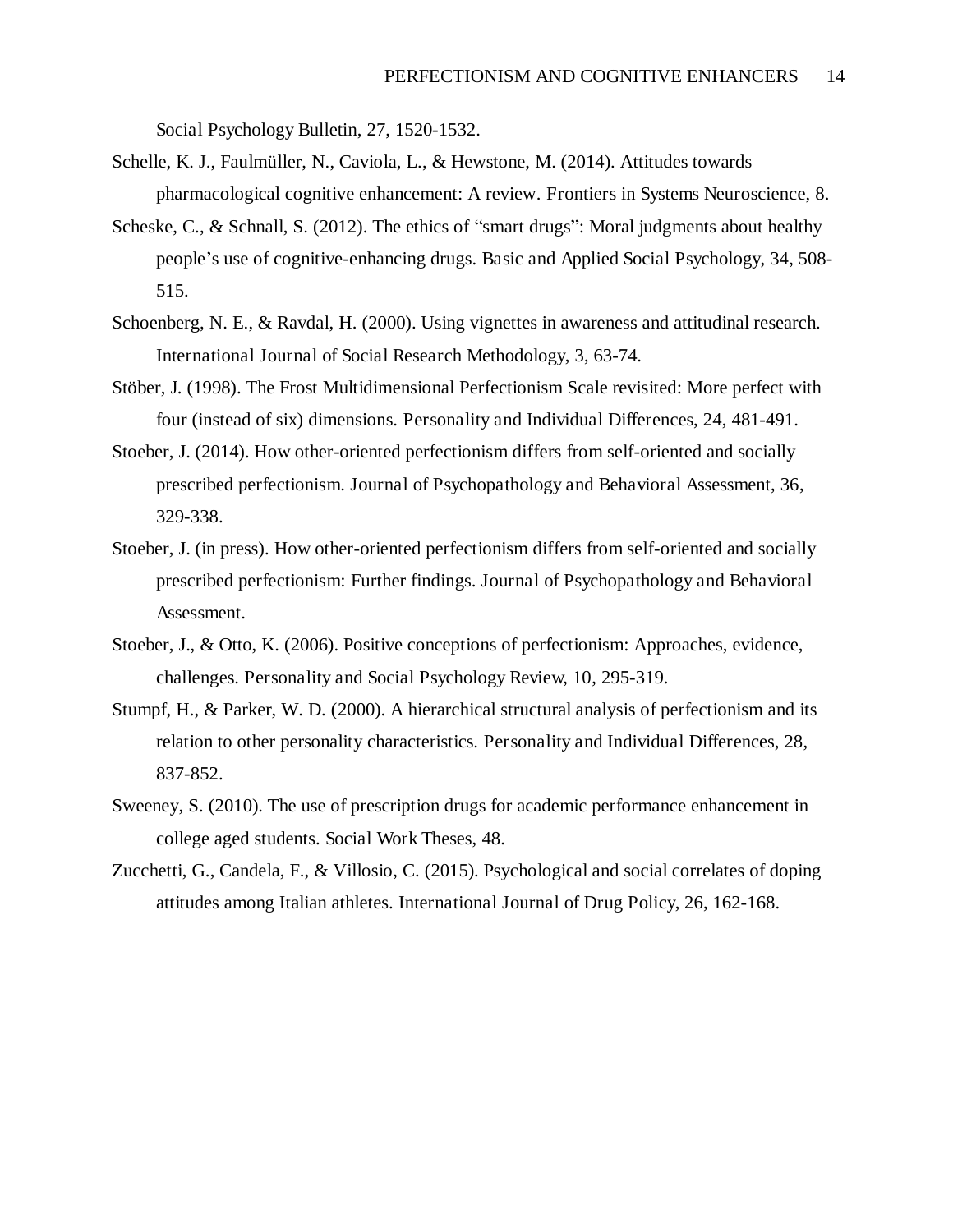# Table 1

| Frost et al. 's (1990) Model of Perfectionism and Attitudes Toward Cognitive Enhancers (CEs) |  |  |  |  |
|----------------------------------------------------------------------------------------------|--|--|--|--|
|----------------------------------------------------------------------------------------------|--|--|--|--|

|                             | <b>Bivariate correlations</b> |          |           | Partial correlations |           |          |          |                |
|-----------------------------|-------------------------------|----------|-----------|----------------------|-----------|----------|----------|----------------|
| <b>Attitudes toward CEs</b> | <b>PS</b>                     | CD       | PP        | $\Omega$             | <b>PS</b> | CD       | PP       | $\overline{O}$ |
| Positive attitudes          | $-.04$                        | $.14*$   | $.26***$  | $-.17**$             | $-.11$    | .06      | $.21***$ | $-.08$         |
| Moral acceptability         | $-.11$                        | $-.04$   | .04       | $-.16*$              | $-.05$    | $-.04$   | .06      | $-.11$         |
| Perceptions of misuse       |                               |          |           |                      |           |          |          |                |
| Taking CEs is cheating      | .09                           | $.18**$  | $.15*$    | $-.03$               | .01       | .10      | .05      | $-.03$         |
| Taking CEs is necessary     | $-.10$                        | .07      | .10       | $-.11$               | $-.07$    | $-.10$   | $.16**$  | $-.04$         |
| Pressure to take CEs        |                               |          |           |                      |           |          |          |                |
| Societal pressure           | $-.03$                        | $.21***$ | $.18**$   | $-.11$               | $-.15*$   | $.20**$  | .07      | $-.04$         |
| Peer pressure               | .04                           | $.20***$ | .09       | .04                  | $-.10$    | $.20***$ | $-.01$   | .07            |
| Authenticity                | $-.10$                        | $-.03$   | .04       | $-.11$               | $-.08$    | $-.01$   | .05      | $-.07$         |
| Health and safety concerns  | $-.07$                        | .04      | $-.20***$ | $.24***$             | .03       | .01      | $-.16**$ | $.19**$        |
| Pro-regulation attitudes    | .11                           | .06      | .04       | $.14*$               | .04       | .01      | .02      | $.12*$         |

Note.  $N = 268$ . PS = personal standards,  $CD =$  concerns and doubts (concern over mistakes and doubts about actions),  $PP =$  parental pressure (parental expectations and parental criticism), O = organization (cf. Stumpf & Parker, 2000).  $*p < .05, **p < .01, **p < .001.$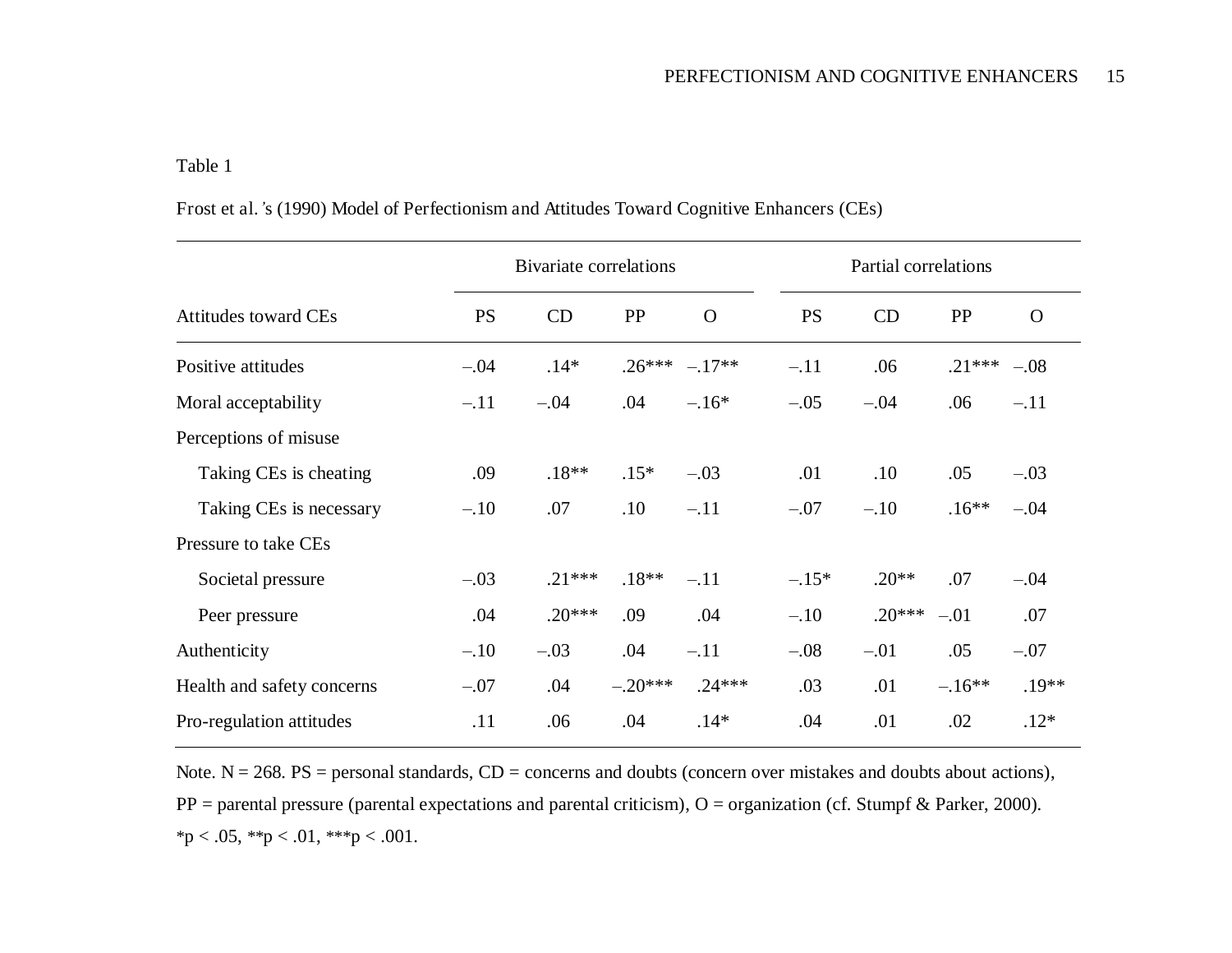# Table 2

|                             | <b>Bivariate correlations</b> |            | Partial correlations |            |            |            |
|-----------------------------|-------------------------------|------------|----------------------|------------|------------|------------|
| <b>Attitudes toward CEs</b> | <b>SOP</b>                    | <b>OOP</b> | <b>SPP</b>           | <b>SOP</b> | <b>OOP</b> | <b>SPP</b> |
| Positive attitudes          | $-.13*$                       | .06        | $.17**$              | $-.23***$  | .06        | $.23***$   |
| Moral acceptability         | $-.16**$                      | .00        | $-.05$               | $-.17**$   | .07        | .00        |
| Perceptions of misuse       |                               |            |                      |            |            |            |
| Taking CEs is cheating      | .12                           | .08        | $.17**$              | .05        | $-.01$     | $.13*$     |
| Taking CEs is necessary     | $-.20**$                      | $-.04$     | .00.                 | $-.21***$  | .03        | .08        |
| Pressure to take CEs        |                               |            |                      |            |            |            |
| Societal pressure           | .07                           | .05        | $.16**$              | .01        | $-.02$     | $.15*$     |
| Peer pressure               | $.18**$                       | .07        | $.13*$               | $.14*$     | $-.02$     | .06        |
| Authenticity                | .08                           | .04        | .01                  | $-.11$     | .08        | .02        |
| Health and safety concerns  | $.18**$                       | $-.05$     | $-.06$               | $.25***$   | $-.11$     | $-.11$     |
| Pro-regulation attitudes    | $.16**$                       | .01        | .09                  | $.15*$     | $-.07$     | .05        |

Hewitt and Flett*'*s (1991) Model of Perfectionism and Attitudes Toward Cognitive Enhancers (CEs)

Note.  $N = 268$ .  $SOP = self-oriented perfectionism$ ,  $OOP = other-oriented perfectionism$ ,  $SPP =$ socially prescribed perfectionism.

\*p < .05, \*\*p < .01, \*\*\*p < .001.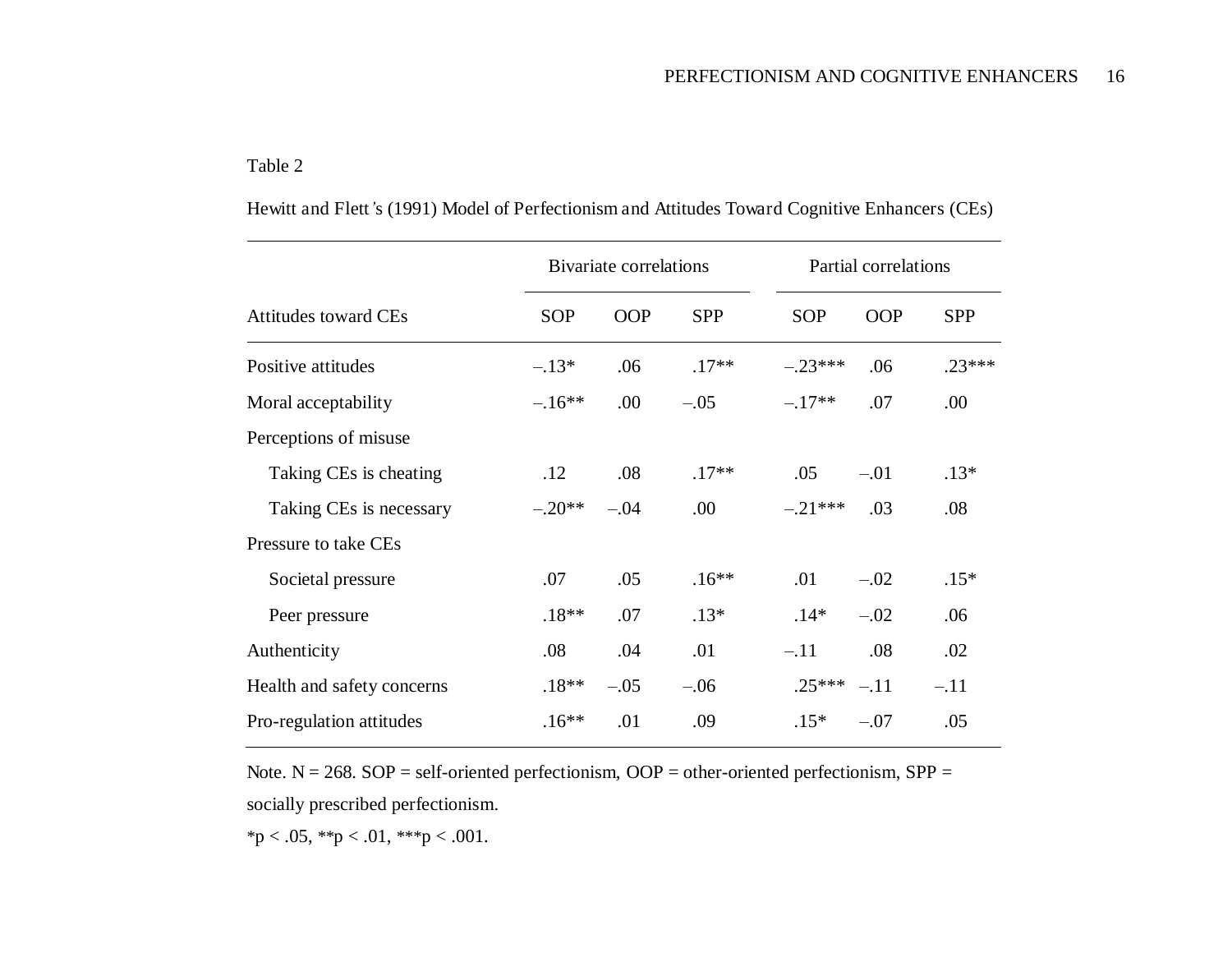Supplementary Material A

#### **1. Cognitive Enhancement Attitude Scale (CEAS)**

#### 1.1. Instructions

The following items are designed to measure attitudes people have towards the use of "cognitive enhancers."

Cognitive enhancers are prescription drugs like Ritalin®, Adderall®, and Provigil® that were developed for the treatment of cognitive decline (e.g., dementia in elderly people) or cognitive disturbance in younger people (e.g., attention deficit hyperactivity disorder, ADHD), but can also be used to enhance cognitive performance (e.g., concentration, memory function) in healthy individuals.

The present study does NOT investigate attitudes towards illegal drugs like cocaine or "speed" that can also enhance cognitive performance. Throughout this questionnaire, the term "cognitive enhancers" always refers to prescription drugs used to enhance cognitive performance. Please read each statement and decide whether you agree or disagree and to what extent. If you strongly disagree, choose 1; if you strongly agree, choose 6; if you feel somewhere in between, choose any one of the numbers between 1 and 6.

1.2. Items

1. A wider use of cognitive enhancers would be beneficial for university studies.

2. Taking cognitive enhancers is necessary to achieve the best academic performance.

3. The risks related to taking cognitive enhancers are exaggerated.

4. Cognitive enhancers give the motivation to study at the highest level.

5. Students should not feel guilty about taking cognitive enhancers.

6. Students are pressured to take cognitive enhancers.

7. Health problems related to studying until late at night are just as bad as from using cognitive enhancers.

8. The media blow the issue of students' using cognitive enhancers out of proportion.

9. Media should talk less about cognitive enhancers.

10. The use of cognitive enhancers is defensible because students have no career choices if they do not get good grades.

11. Students, who use cognitive enhancers, use them because they help them in academic situations.

12. Cognitive enhancers help to overcome boredom during studying.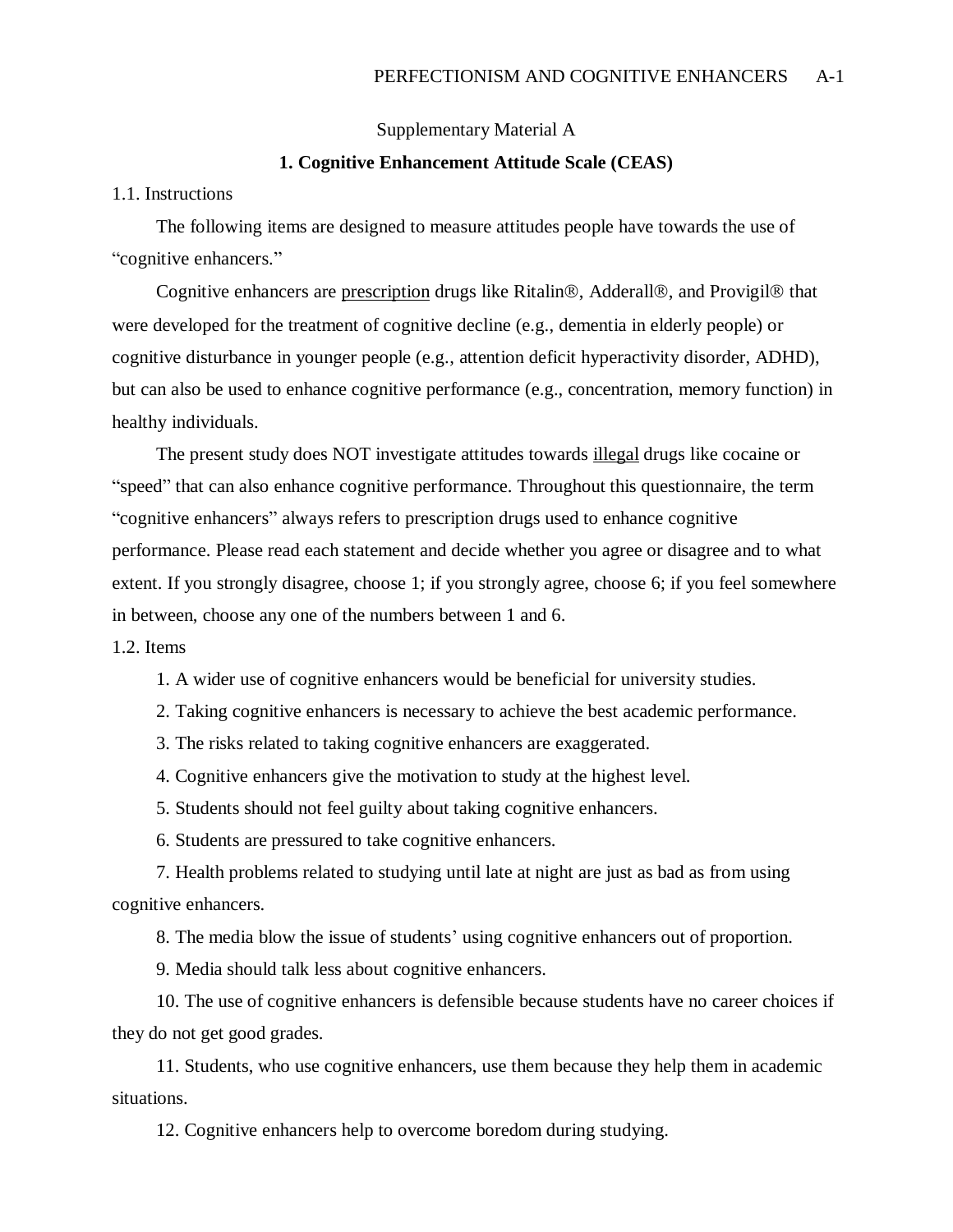13. Taking cognitive enhancers is an unavoidable part of academic life.

14. Students often lose time due to illness or tiredness, and cognitive enhancers can help to make up for the lost time.

15. Taking cognitive enhancers is not cheating since everyone does it.

16. Only the quality of academic performance should matter, not the way students achieve it.

17. There is no difference between taking cognitive enhancers, using past exam papers, and getting additional help from tutors that are all used to enhance academic performance.

Note. Items adapted from the Performance Enhancement Attitude Scale (Petróczi & Aidman, 2009).

#### **2. Perceptions of Misuse**

It is exam time. Sam wants to do well on his/her exams but is concerned that his/her grades may be low. He/she does not have much time and is worried that he/she will have trouble focusing on his/her work when studying.

Last night Sam went to the library and had trouble focusing. Sam's friend Chris has a prescription for Adderall<sup>®</sup> pills. Sam decides to ask Chris for a few of the Adderall<sup>®</sup> pills because Sam has heard the pills help people focus. Sam takes the pills and several days later, receives his/her grades. They are higher than expected.

Item 1. Sam is a cheater for using Adderall<sup>®</sup>.

Item 2. Taking Adderall<sup>®</sup> was necessary for Sam to do well.

Participants responded to the items on a scale from  $-2$  (strongly disagree) to 2 (strongly agree).

Note. Vignette and items adapted from Dubljević, Sattler, and Racine (2013).

#### **3. Pressure**

3.1. Soft societal pressure

Imagine that you are a paralegal at a large law firm. As part of your job, you are required to retain large amounts of information—your ability to remember details is a key skill. You have been doing only moderately well at work, and as a result last year you received a smaller bonus than you had hoped.

You read a magazine article describing a new pill that improves memory. The pill strengthens neural pathways by altering the levels of several neurotransmitter systems in the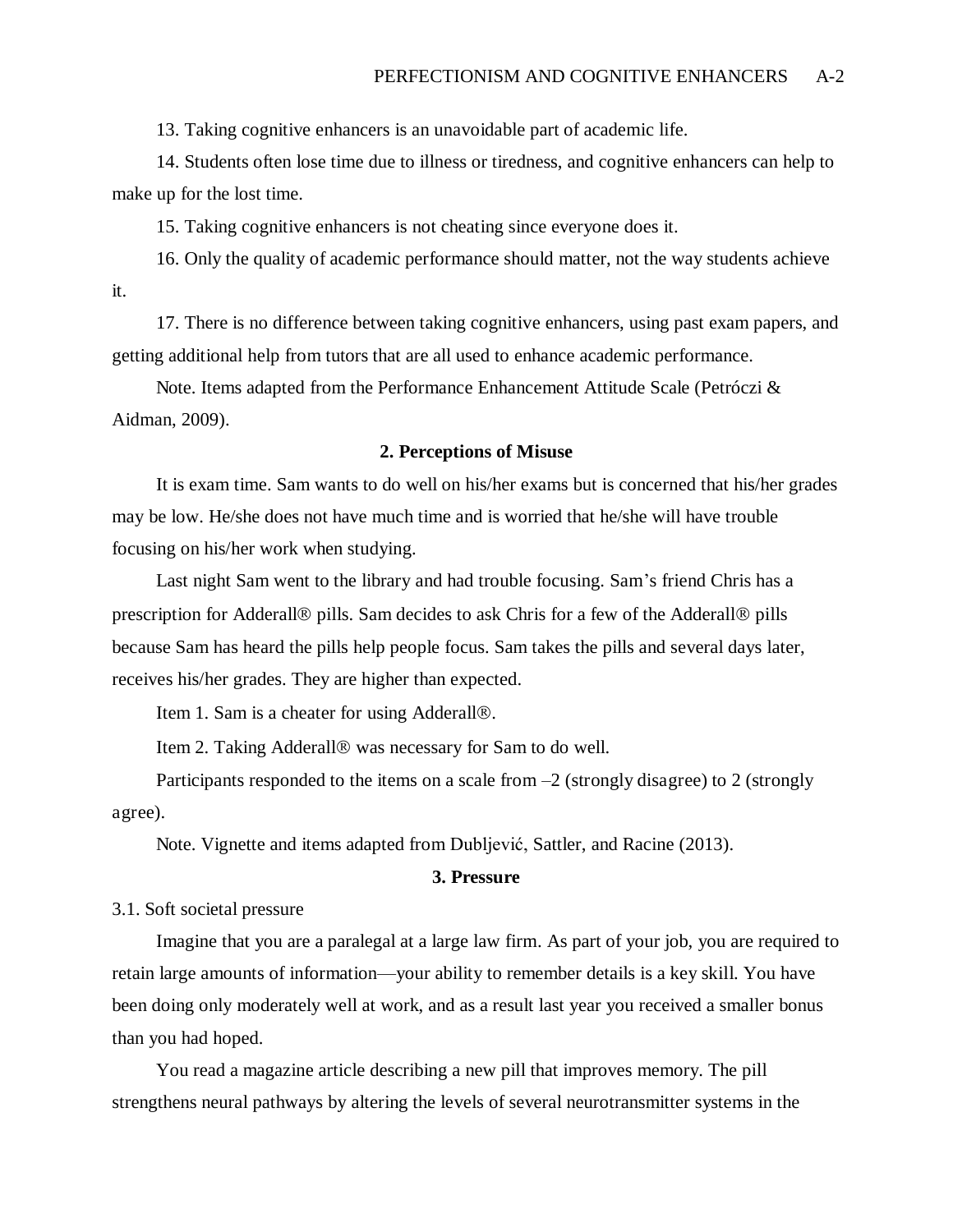brain. The result is a substantial improvement in memory. The pill does not put knowledge into the brain, but rather makes it easier to retain information; one pill per day is enough to enhance one's ability to remember things for the next 24 hours, and the expense of its daily use adds up to roughly the cost of your daily cup of coffee. The pill has been shown to be safe; as a result, it has been approved for use by normal, healthy adults.

As performance reviews are only a few months off, you consider whether to make use of this cognitive enhancement technology.

Item 1. Given the situation, how likely would you be to use the pill?

Item 2. Please indicate the extent to which you agree with the following statement: "Given the situation, I would feel pressured to use the pill."

Item 3. How bothered would you be by the pressure to use the pill?

Participants responded to Item 1 on a scale from 1 (highly unlikely) to 9 (highly likely), to Item 2 on a scale from 1 (strongly disagree) to 9 (strongly agree), and to Item 3 on a scale from 1 (not at all bothered) to 9 (strongly bothered).

3.2. Soft peer pressure

Now imagine the same scenario but with some additional information (**boldfaced**).

Imagine that you are a paralegal at a large law firm. As part of your job, you are required to retain large amounts of information—your ability to remember details is a key skill. You have been doing only moderately well at work and as a result last year you received a smaller bonus than you had hoped.

You read a magazine article describing a new pill that improves memory. The pill strengthens neural pathways by altering the levels of several neurotransmitter systems in the brain. The result is a substantial improvement in memory. The pill does not put knowledge into the brain, but rather makes it easier to retain information; one pill per day is enough to enhance one's ability to remember things for the next 24 hours, and the expense of its daily use adds up to roughly the cost of your daily cup of coffee. The pill has been shown to be safe; as a result, it has been approved for use by normal, healthy adults.

**You subsequently learn that some of your co-workers have been using the very same memory improvement method, and as a result they exceeded their performance goals this past year, receiving a full bonus.** 

As performance reviews are only a few months off, you consider whether to make use of this cognitive enhancement technology.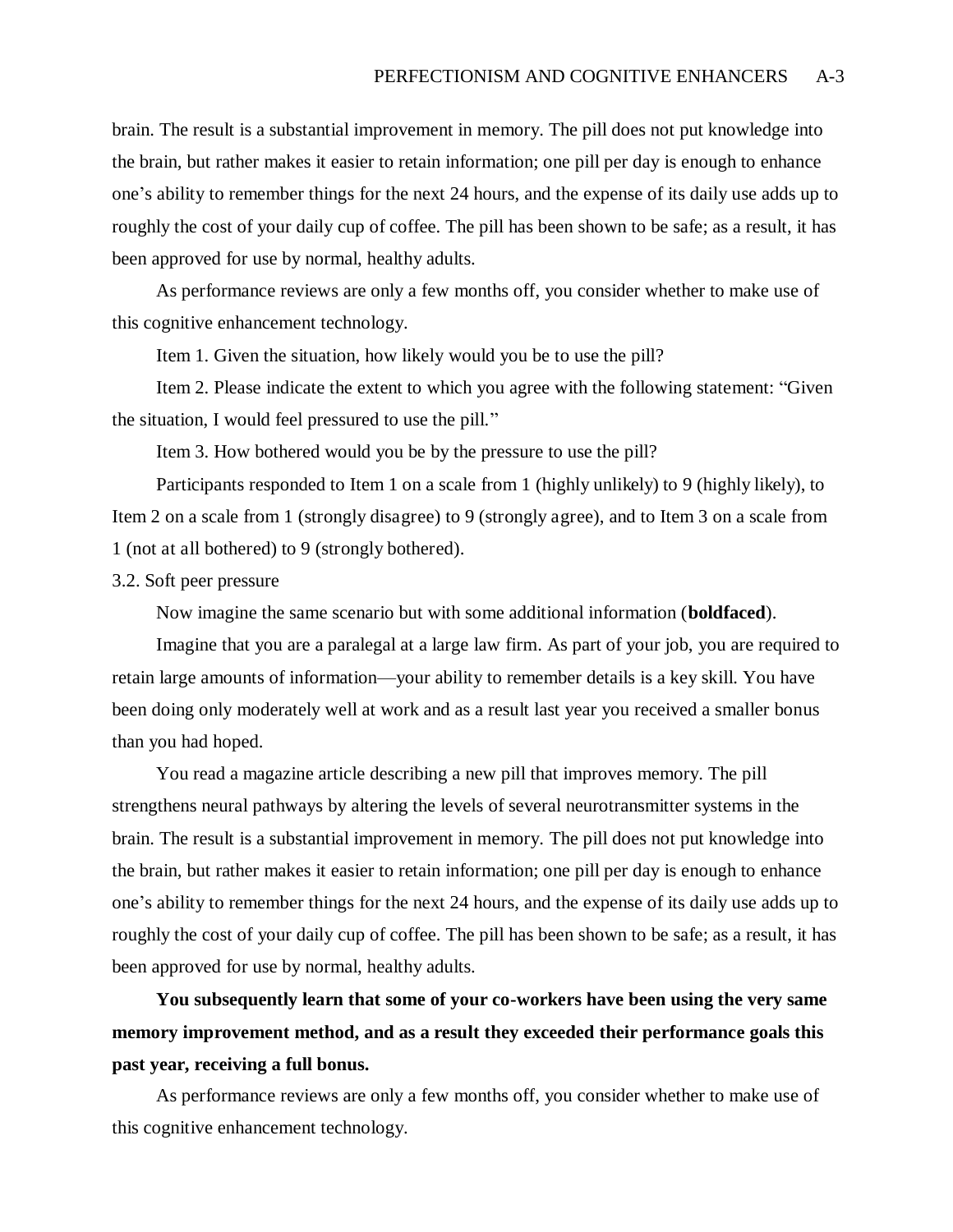Item 1. Given the situation, how likely would you be to use the pill?

Item 2. Please indicate the extent to which you agree with the following statement: "Given the situation, I would feel pressured to use the pill."

Item 3. How bothered would you be by the pressure to use the pill?

Participants responded to Item 1 on a scale from 1 (highly unlikely) to 9 (highly likely), to Item 2 on a scale from 1 (strongly disagree) to 9 (strongly agree), and to Item 3 on a scale from 1 (not at all bothered) to 9 (strongly bothered).

Note. Vignettes and items adapted from Dodge, Williams, Marzell, and Turrisi (2012).

#### **4. Authenticity**

Alex is a normal, healthy, 27 year-old employee at a software company. He/she is aware that he/she is being considered for promotion, and he/she has just been assigned a new project. The job is quite complicated, and it is very useful for him/her to be able to keep lots of information in his/her head and work through mental fatigue. Unfortunately, he/she has been struggling to get the job complete in his/her normal 8-hour day; it seems that unless he/she puts in 10 hours of hard work, he/she cannot get everything done. Alex carpools to work, making it difficult for him/her to put in more than 8 hours per day.

During a lunch break he/she reads a magazine article about a cognitive enhancing pill. The article describes a pill that is both safe and effective, and must be used five days per week for four weeks to get the full effect. The cognitive-enhancing pill does not put information into the brain—it is not magic—but it does allow people to keep more information in their brains than they would otherwise. Alex decides to use the pill. After 4 weeks he/she is able to comfortably finish his/her work each day in 8 hours. The following month Alex receives a glowing performance review.

Item 1. To what degree to you think that Alex's performance is "authentic" (i.e., a true or accurate representation of his/her ability)?

Item 2. How worthy do you think Alex is of promotion?

Participants responded to Item 1 on a scale from 1 (not at all authentic) to 9 (completely authentic), and to Item 2 on a scale from 1 (highly unworthy) to 9 (highly worthy).

Note. Vignette and items adapted from Fitz, Nadler, Manogaran, Chong, and Reiner (2014).

#### **5. Pro-Regulation Attitudes**

Item 1. A university policy should exist preventing the use of stimulant drugs without a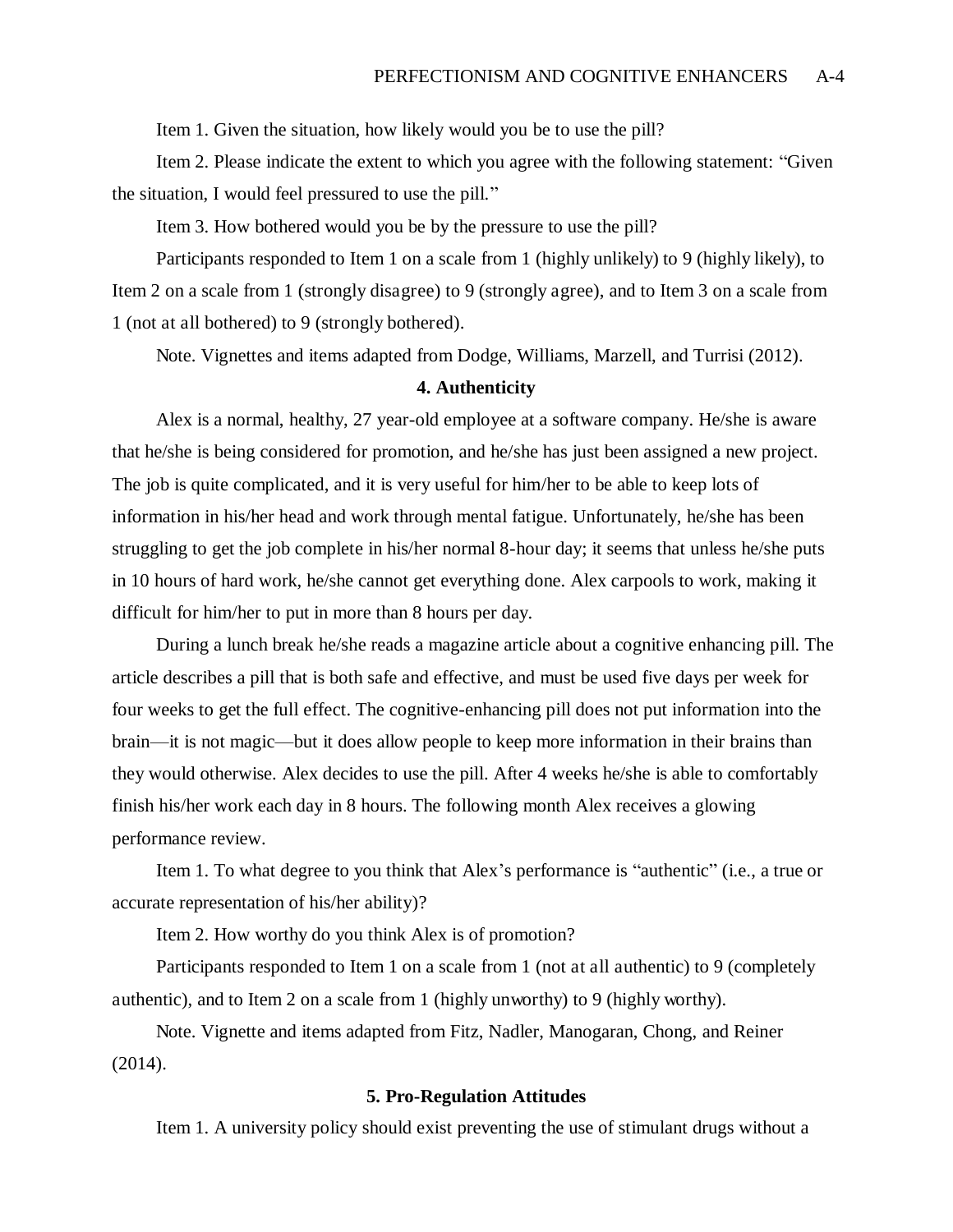prescription on campus.

Item 2. A university policy surrounding stimulants would promote student safety.

Item 3. A university policy surrounding stimulants would allow a fair academic standard for students.

Participants responded to the items on a scale from 1 (strongly disagree) to 5 (strongly agree).

Note. Items from Sweeney (2010).

#### **References**

- Dodge, T., Williams, K. J., Marzell, M., & Turrisi, R. (2012). Judging cheaters: Is substance misuse viewed similarly in the athletic and academic domains? Psychology of Addictive Behaviors, 26, 678-682.
- Dubljević, V., Sattler, S., & Racine, É. (2013). Cognitive enhancement and academic misconduct: A study exploring their frequency and relationship. Ethics & Behavior, 24, 408-420.
- Fitz, N. S., Nadler, R., Manogaran, P., Chong, E. W. J., & Reiner, P. B. (2014). Public attitudes toward cognitive enhancement. Neuroethics, 7, 173-188.
- Petróczi, A., & Aidman, E. (2009). Measuring explicit attitude toward doping: Review of the psychometric properties of the Performance Enhancement Attitude Scale. Psychology of Sport and Exercise, 10, 390-396.
- Sweeney, S. (2010). The use of prescription drugs for academic performance enhancement in college aged students. Social Work Theses, 48.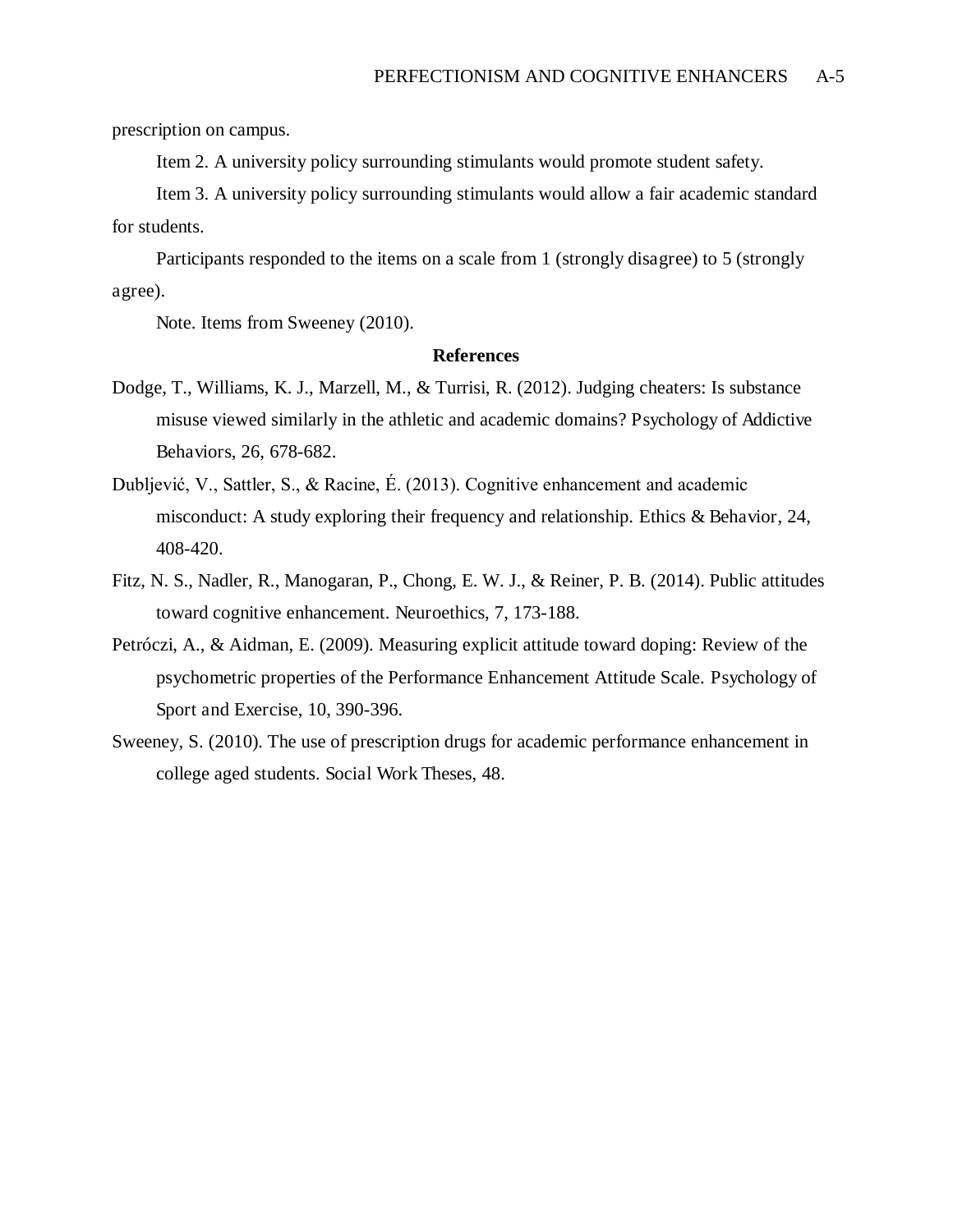## Supplementary Material B

## Table

*Means, Standard Deviations, and Cronbach's Alphas*

|                                   | M    | <b>SD</b> | α   |
|-----------------------------------|------|-----------|-----|
| Multidimensional perfectionism    |      |           |     |
| Frost et al.'s (1990) model       |      |           |     |
| Personal standards                | 3.33 | 0.73      | .82 |
| Concerns and doubts               | 2.90 | 0.80      | .91 |
| Parental pressure                 | 2.65 | 0.84      | .89 |
| Organization                      | 3.77 | 0.80      | .90 |
| Hewitt and Flett's (1991) model   |      |           |     |
| Self-oriented perfectionism       | 4.73 | 0.94      | .90 |
| Other-oriented perfectionism      | 3.87 | 0.70      | .77 |
| Socially prescribed perfectionism | 3.81 | 0.88      | .87 |
| <b>Attitudes toward CEs</b>       |      |           |     |
| Positive attitudes                | 2.86 | 0.83      | .91 |
| Moral acceptability               | 3.02 | 1.59      | .91 |
| Perceptions of misuse             |      |           |     |
| Taking CEs is cheating            | 3.01 | 1.16      | n/a |
| Taking CEs is necessary           | 2.33 | 1.10      | n/a |
| Pressure to take CEs              |      |           |     |
| Societal pressure                 | 4.63 | 1.77      | .64 |
| Peer pressure                     | 5.60 | 1.91      | .70 |
| Authenticity                      | 4.64 | 1.73      | .81 |
| Health and safety concerns        | 8.06 | 1.96      | .85 |
| Pro-regulation attitudes          | 3.66 | 0.82      | .79 |

Note.  $N = 268$ . CEs = cognitive enhancers. Concerns and doubts = concern over mistakes and doubts about actions, parental pressure = parental expectations and parental criticism (cf. Stumpf & Parker, 2000). Scores were computed by averaging item responses.  $\alpha$  = Cronbach's alpha.  $n/a$  =